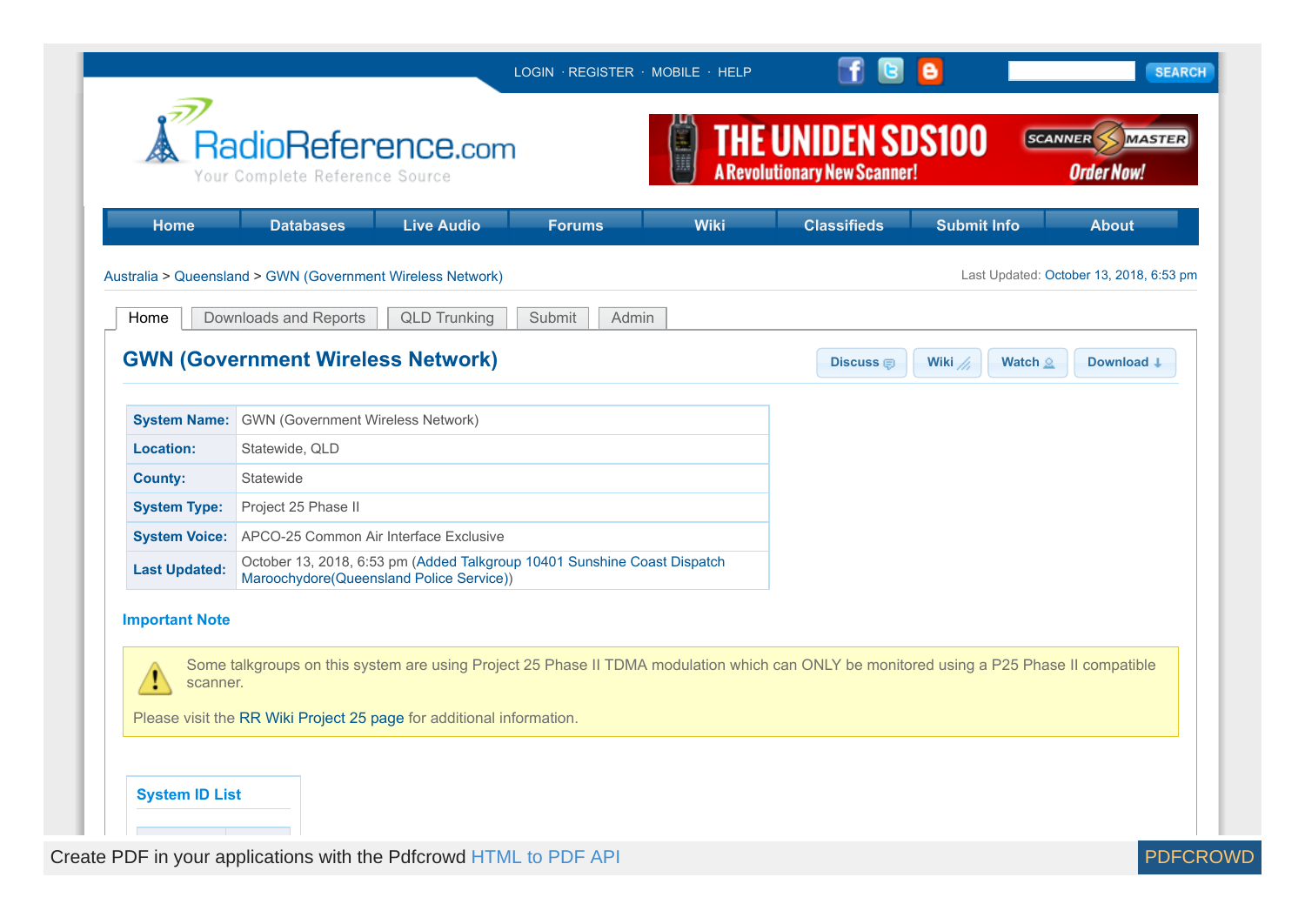| <b>System ID</b> | <b>WACN</b> |
|------------------|-------------|
| 658              | BEE00       |
|                  |             |

### **Misc System Information**

The Queensland Government Wireless Network is a Phase 2 P25 Trunking System with the following Band Plan

420.0000 - 00-0000 - 00-4095 - 1 412.4625 - 01-0000 - 01-4095 - 1 420.0000 - 02-0000 - 02-4095 - 2 412.4625 - 03-0000 - 03-4095 - 2

### <span id="page-1-0"></span>**System Frequencies**

**Red (c)** are primary control channels | **Blue (a)** are alternate control channels | Site Map(s): [RR Locations](https://www.radioreference.com/apps/db/?action=siteMap&sid=7805&type=rr)

| <b>RFSS</b> | <b>Site</b> | <b>Name</b>                       | <b>County</b>                  | <b>Freqs</b> |           |           |           |           |           |          |
|-------------|-------------|-----------------------------------|--------------------------------|--------------|-----------|-----------|-----------|-----------|-----------|----------|
| 1(1)        | 001(1)      | <b>Brisbane City Simulcast</b>    | Southeast - Southeast<br>Coast | 422.0625     | 422.0625  | 422.1875  | 422.3125c | 422.4375a | 422.5625  | 423.1875 |
|             |             |                                   |                                | 423.3125     | 423.4375  | 423.5625  | 423.6857  |           |           |          |
| 1(1)        | 002(2)      | <b>Brisbane West Simulcast</b>    | Southeast - Southeast<br>Coast | 422.0375a    | 422.2875  | 422.4125c | 422.5375  | 423.0375  | 423.1625  | 423.2875 |
|             |             |                                   |                                | 423.4125     | 423.5375  | 423.6625  |           |           |           |          |
| 1(1)        | 003(3)      | <b>Surfers Paradise Simulcast</b> | Southeast - Southeast<br>Coast | 420.0125     | 420.1375  | 420.2625  | 420.3875  | 420.5125  | 420.6375  | 420.7625 |
|             |             |                                   |                                | 421.2625     | 421.3875  | 421.5125a | 421.6375  | 421.7625  | 421.8875c |          |
| 1(1)        | 004(4)      | <b>Dutton Park</b>                | Southeast - Southeast<br>Coast | 420.0875     | 422.0875c | 422.2125  | 422.3375  | 422.4625  | 422.5875  | 423.0875 |
|             |             |                                   |                                | 423.2125     | 423.3375  | 423.4625  | 423.5875  | 423.7125  |           |          |
| 1(1)        | 005(5)      | <b>Cannon Hill</b>                | Southeast - Southeast<br>Coast | 422.0125     | 422.1375c | 422.2625  | 422.3875  | 422.5125a | 423.0125  | 423.1375 |
|             |             |                                   |                                | 423.2625     | 423.3875  | 423.5125  | 423.6375  | 423.7625  |           |          |
| 1(1)        | 006(6)      | <b>Brisbane Airport</b>           | Southeast - Southeast<br>Coast | 422.025c     | 422.150   | 422.275   | 422.400a  | 422.525   | 423.025   | 423.150  |
|             |             |                                   |                                | 423.275      | 423.400   | 423.525   | 423.650   |           |           |          |
| 1(1)        | 007(7)      | Pinkenba                          | Southeast - Southeast          | 422.0375c    | 422.2875  | 422.4125  | 422.5375  | 423.0375  | 423.1625  | 423.2875 |

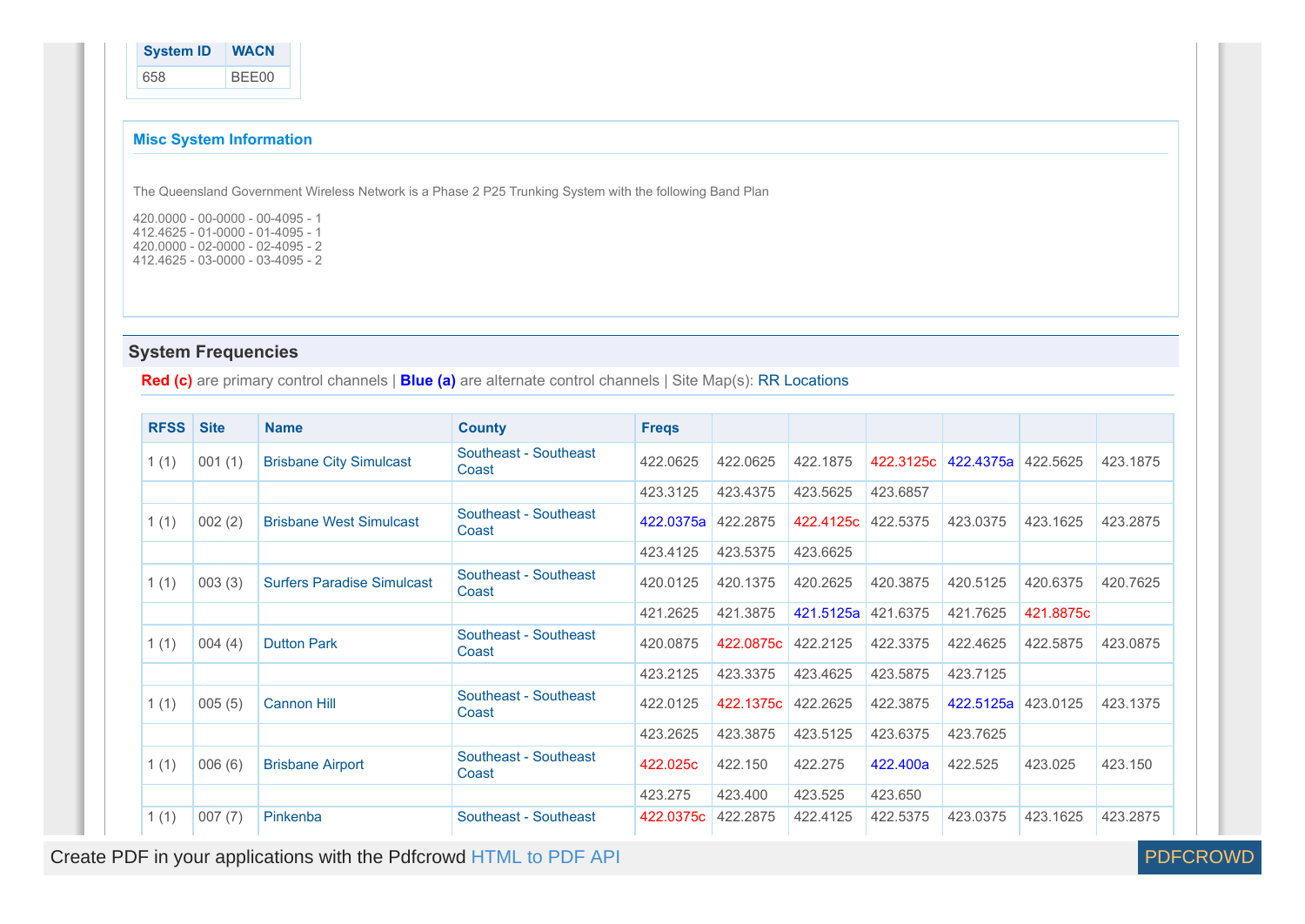|      |           |                        | Coast                          |           |           |          |           |                    |          |           |
|------|-----------|------------------------|--------------------------------|-----------|-----------|----------|-----------|--------------------|----------|-----------|
|      |           |                        |                                | 423.4125  | 423.5375  |          |           |                    |          |           |
| 1(1) | 008(8)    | <b>Nudgee</b>          | Southeast - Southeast<br>Coast | 420.0625  | 420.1875c | 420.3125 | 420.4375  | 420.5625           | 420.6875 | 421.3125  |
|      |           |                        |                                | 421.4375  | 421.5625  |          |           |                    |          |           |
| 1(1) | 009(9)    | <b>Manly West</b>      | Southeast - Southeast<br>Coast | 420.0375c | 420.1625  | 420.2875 | 420.4125  | 420.5375           | 420.6625 | 420.7875  |
|      |           |                        |                                | 421.2875  | 421.4125  | 421.5375 |           |                    |          |           |
| 1(1) | 010 $(A)$ | Indooroopilly          | Southeast - Southeast<br>Coast | 422.100c  | 422.225   | 422.350  | 422.475   | 423.100            | 423.225  | 423.350   |
|      |           |                        |                                | 423.475   | 423.600   | 423.725  | 423.850   |                    |          |           |
| 1(1) | 011(B)    | <b>Mt Gravatt</b>      | Southeast - Southeast<br>Coast | 422.075c  | 422.200   | 422.325  | 422.450a  | 422.575            | 423.075  | 423.200   |
|      |           |                        |                                | 423.325   | 423.450   | 423.700  | 423.950   |                    |          |           |
| 1(1) | 012 (C)   | Denmark Hill - Ipswich | Southeast - Southeast<br>Coast | 424.0125  | 424.1375  | 424.2625 | 424.3875  | 424.5125           | 424.6375 | 424.7625c |
| 1(1) | 013(D)    | North Ipswich          | Southeast - Southeast<br>Coast | 423.300   | 423.425   | 423.550  | 423.675   | 423.800            | 423.925  | 424.050c  |
| 1(1) | 014(E)    | Yamanto                | Southeast - Southeast<br>Coast | 423.9375  | 424.0625  | 424.1875 | 424.3125  | 424.4375           | 424.5625 | 424.6875c |
| 1(1) | 015(F)    | <b>Ironbark</b>        | Southeast - Southeast<br>Coast | 420.1625  | 420.2875c | 420.4125 | 420.5375  | 420.6625           | 420.7875 | 421.2875  |
| 1(1) | 016(10)   | <b>South Ripley</b>    | Southeast - Southeast<br>Coast | 422.0875  | 422.2125  | 422.3375 | 422.4625c | 422.5875           | 423.0875 | 423.2125  |
| 1(1) | 017(11)   | Redbank                | Southeast - Southeast<br>Coast | 420.700   | 421.325   | 421.450  | 421.575   | 421.700            | 421.825  | 421.950c  |
| 1(1) | 018(12)   | Goodna                 | Southeast - Southeast<br>Coast | 423.975   | 424.100   | 424.225  | 424.350a  | 424.475            | 424.600  | 424.725c  |
| 1(1) | 019(13)   | <b>Rochedale South</b> | Southeast - Southeast<br>Coast | 423.900   | 424.025   | 424.150  | 424.275   | 424.400a           | 424.525  | 424.650   |
|      |           |                        |                                | 424.775c  |           |          |           |                    |          |           |
| 1(1) | 020(14)   | Karalee                | Southeast - Southeast<br>Coast | 423.950   | 424.075   | 424.200  | 424.325   | 424.450            | 424.575  | 424.700   |
| 1(1) | 021(15)   | Springfield            | Southeast - Southeast<br>Coast | 421.250   | 421.375   | 421.500  | 421.625c  | 421.750            | 421.875  | 422.000a  |
| 1(1) | 022(16)   | Larapinta              | Southeast - Southeast<br>Coast | 420.100   | 420.225a  | 420.350c | 420.475   | 420.600            | 420.725  | 421.225   |
|      |           |                        |                                | 421.350   |           |          |           |                    |          |           |
| 1(1) | 023(17)   | <b>Berrinba</b>        | Southeast - Southeast<br>Coast | 420.7125  | 421.2125  | 421.3375 | 421.4625  | 421.5875a 421.7125 |          | 421.8375  |
|      |           |                        |                                |           |           |          |           |                    |          |           |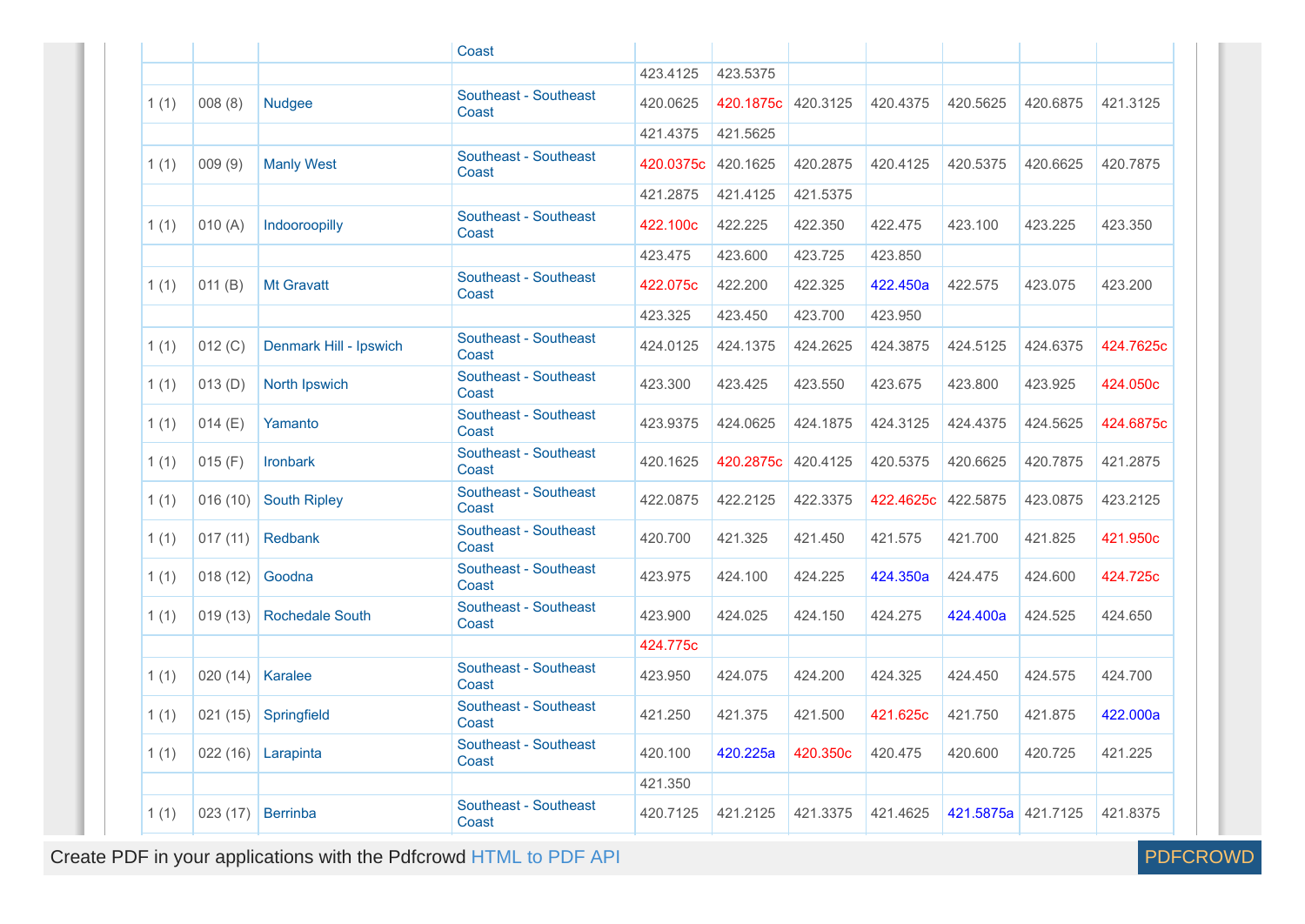|      |                 |                          |                                | 421.9625c |                    |                    |                    |           |          |          |
|------|-----------------|--------------------------|--------------------------------|-----------|--------------------|--------------------|--------------------|-----------|----------|----------|
| 1(1) |                 | 024 (18) Shailer Park    | Southeast - Southeast<br>Coast | 420.0125c | 420.1375           | 420.2625           | 420.3875a 420.5125 |           | 420.6375 | 420.7625 |
|      |                 |                          |                                | 421.2625  |                    |                    |                    |           |          |          |
| 1(1) |                 | 025 (19) Park Ridge      | Southeast - Southeast<br>Coast | 420.1875c | 420.3125           | 420.4375           | 420.5625a          | 420.6875  | 421.3125 | 421.4375 |
|      |                 |                          |                                | 421.5625  | 421.6875           |                    |                    |           |          |          |
| 1(1) |                 | 026 (1A) Munruben        | Southeast - Southeast<br>Coast | 423.8375  | 423.9625           | 424.0875           | 424.2125           | 424.3375a | 424.4625 | 424.5875 |
|      |                 |                          |                                | 424.7125c |                    |                    |                    |           |          |          |
| 1(1) |                 | 027 (1B) Beenleigh       | Southeast - Southeast<br>Coast | 420.050c  | 420.175            | 420.300            | 420.425a           | 420.550   | 420.675  | 421.300  |
|      |                 |                          |                                | 421.425   | 421.550            |                    |                    |           |          |          |
| 1(1) |                 | 028 (1C) Jimboomba       | Southeast - Southeast<br>Coast | 420.2875a | 420.4125c 420.5375 |                    | 420.6625           | 420.7875  | 421.2875 | 421.4125 |
|      |                 |                          |                                | 421.5375  |                    |                    |                    |           |          |          |
| 1(1) |                 | 029 (1D) Pimpama         | Southeast - Southeast<br>Coast | 420.125   | 420.250c           | 420.375            | 420.500            | 420.625a  | 420.750  | 421.250  |
|      |                 |                          |                                | 421.375   | 421.500            | 421.625            |                    |           |          |          |
| 1(1) |                 | 030 (1E) Oxenford        | Southeast - Southeast<br>Coast | 423.825   | 423.950            | 424.075            | 424.200            | 424.325   | 424.450  | 424.575  |
|      |                 |                          |                                | 424.700c  |                    |                    |                    |           |          |          |
| 1(1) |                 | 031 (1F) Hendersons Knob | Southeast - Southeast<br>Coast | 420.7375  | 421.2375           | 421.3625           | 421.4875           | 421.6125a | 421.7375 | 421.8625 |
|      |                 |                          |                                | 421.9875c |                    |                    |                    |           |          |          |
| 1(1) |                 | 032 (20) Beaudesert      | Southeast - Southeast<br>Coast | 420.075c  | 420.200            | 420.325            | 420.450            | 420.575   | 420.700  | 421.325  |
|      |                 |                          |                                | 421.450   |                    |                    |                    |           |          |          |
| 1(1) |                 | 033 (21) Guanaba         | Southeast - Southeast<br>Coast | 423.175   | 423.300            | 423.425            | 423.550            | 423.675   | 423.800  | 423.925  |
|      |                 |                          |                                | 424.050c  |                    |                    |                    |           |          |          |
| 1(1) | 034 (22)        | <b>Laheys Lookout</b>    | Southeast - Southeast<br>Coast | 422.3125  | 422.4375c 422.5625 |                    | 423.0625           | 423.1875  | 423.3125 | 423.5625 |
|      |                 |                          |                                | 423.6875  |                    |                    |                    |           |          |          |
| 1(1) |                 | 035 (23) Lower Beechmont | Southeast - Southeast<br>Coast | 422.0375  | 422.2875           | 422.4125c 422.5375 |                    | 423.0375  | 423.1625 | 423.2875 |
|      |                 |                          |                                | 423.4125  |                    |                    |                    |           |          |          |
| 1(1) | 036 (24) Nerang |                          | Southeast - Southeast<br>Coast | 420.100   | 420.225c           | 420.350            | 420.475            | 420.600   | 420.725  | 421.225  |
|      |                 |                          |                                |           |                    |                    |                    |           |          |          |

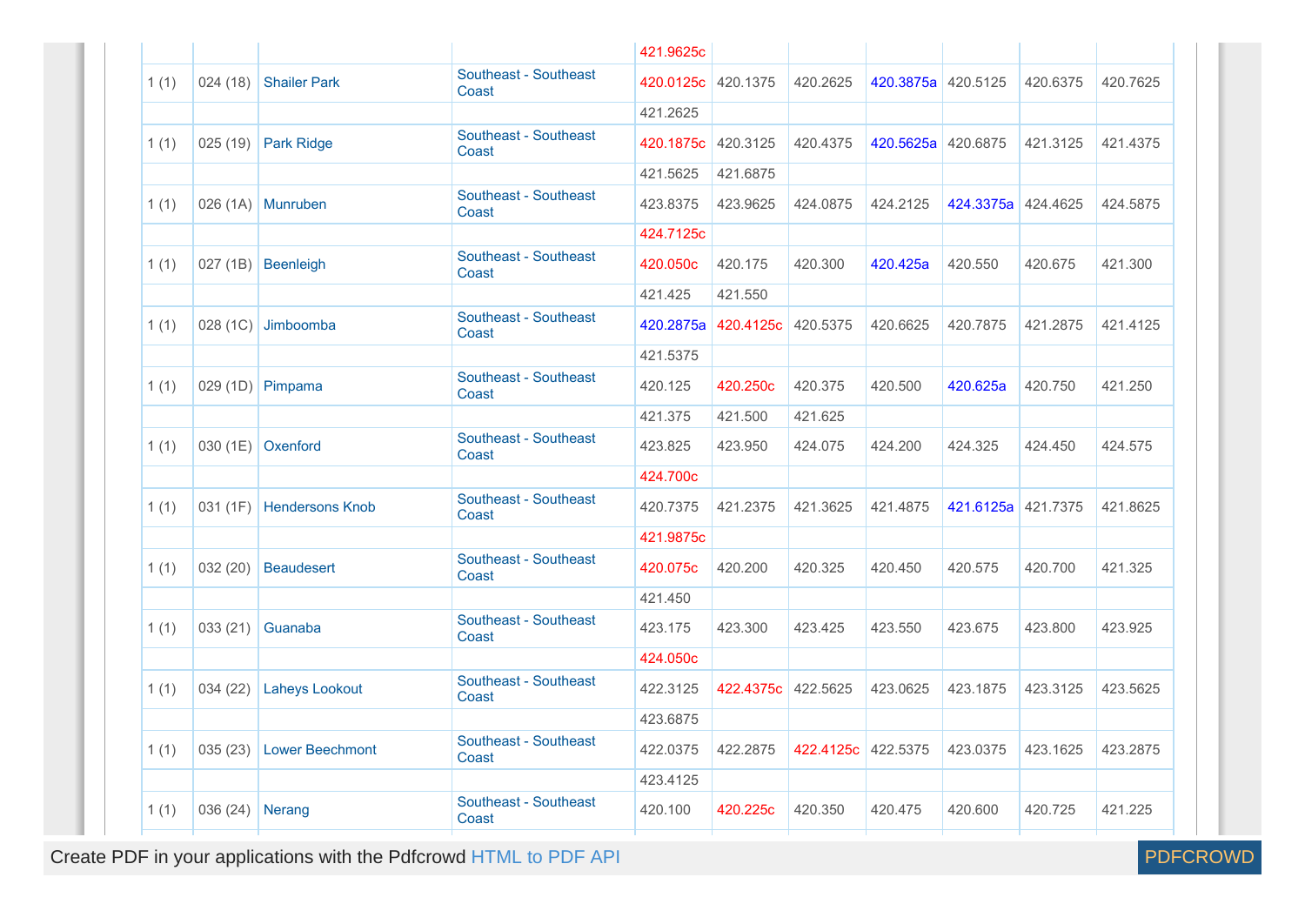|      |          |                                                            |                                | 421.350            |          |                    |                    |          |          |          |
|------|----------|------------------------------------------------------------|--------------------------------|--------------------|----------|--------------------|--------------------|----------|----------|----------|
| 1(1) |          | 037 (25) Parkwood                                          | Southeast - Southeast<br>Coast | 422.0875           | 422.2125 | 422.3375           | 422.4625c 422.5875 |          | 423.0875 | 423.2125 |
|      |          |                                                            |                                | 423.3375           |          |                    |                    |          |          |          |
| 1(1) | 038 (26) | <b>Griffith Uni - Southport</b>                            | Southeast - Southeast<br>Coast | 420.2375           | 420.3625 | 420.4875c 420.6125 |                    | 420.7375 | 421.2375 | 421.3625 |
|      |          |                                                            |                                | 421.9875           |          |                    |                    |          |          |          |
| 1(1) | 039(27)  | <b>Reedy Creek</b>                                         | Southeast - Southeast<br>Coast | 420.2125c 420.3375 |          | 420.4625           | 420.5875           | 420.7125 | 421.2125 | 421.3375 |
|      |          |                                                            |                                | 421.4625           |          |                    |                    |          |          |          |
| 1(1) | 040(28)  | Currumbin                                                  | Southeast - Southeast<br>Coast | 422.050            | 422.175  | 422.300            | 422.425c           | 422.550  | 423.050  | 423.175  |
|      |          |                                                            |                                | 423.300            | 424.050  |                    |                    |          |          |          |
| 1(1) | 041 (29) | Coolangatta                                                | Southeast - Southeast<br>Coast | 422.075c           | 422.200  | 422.325            | 422.450            | 422.575  | 423.075  | 423.200  |
|      |          |                                                            |                                | 423.325            |          |                    |                    |          |          |          |
| 1(1) |          | 042 (2A) Mt Gravatt                                        | Southeast - Southeast<br>Coast | 414.725c           | 414.975a |                    |                    |          |          |          |
| 1(1) | 043 (2B) | <b>Brisbane Convention and</b><br><b>Exhibition Centre</b> | Southeast - Southeast<br>Coast | 422.125c           | 422.250  | 422.375            | 422.500            | 423.125  | 423.250  | 423.375  |
|      |          |                                                            |                                | 423.500            | 423.625  | 423.750            | 423.875            | 424.000  | 424.125  | 424.250  |
|      |          |                                                            |                                | 424.375            | 424.500  | 424.625            | 424.750            |          |          |          |
| 1(1) | 048(30)  | Mt Crosby                                                  | Southeast - Southeast<br>Coast | 422.025c           | 422.400a |                    |                    |          |          |          |
| 1(1) |          | 049 (31) Mt Cotton                                         | Southeast - Southeast<br>Coast | 420.150c           | 420.275  | 420.400            | 420.525a           | 420.650  | 420.775  | 421.400  |
|      |          |                                                            |                                | 421.525            | 421.650  | 421.775            | 421.900            |          |          |          |
| 1(1) |          | 053 (35) Mt Nebo                                           | Southeast - Southeast<br>Coast |                    |          |                    |                    |          |          |          |
| 1(1) |          | 055 (37) Mt Glorious                                       | Southeast - Southeast<br>Coast | 424.725            |          |                    |                    |          |          |          |
| 1(1) | 057(39)  | Fernvale                                                   | Southeast - Southeast<br>Coast |                    |          |                    |                    |          |          |          |
| 1(1) |          | 058 (3A) Mt Stradbroke                                     | Southeast - Southeast<br>Coast |                    |          |                    |                    |          |          |          |
| 1(1) |          | 059 (3B) Rosewood                                          | Southeast - Southeast<br>Coast | 420.4875c          |          |                    |                    |          |          |          |
| 1(1) |          | 060 (3C) Rathdowney                                        | Southeast - Southeast<br>Coast |                    |          |                    |                    |          |          |          |

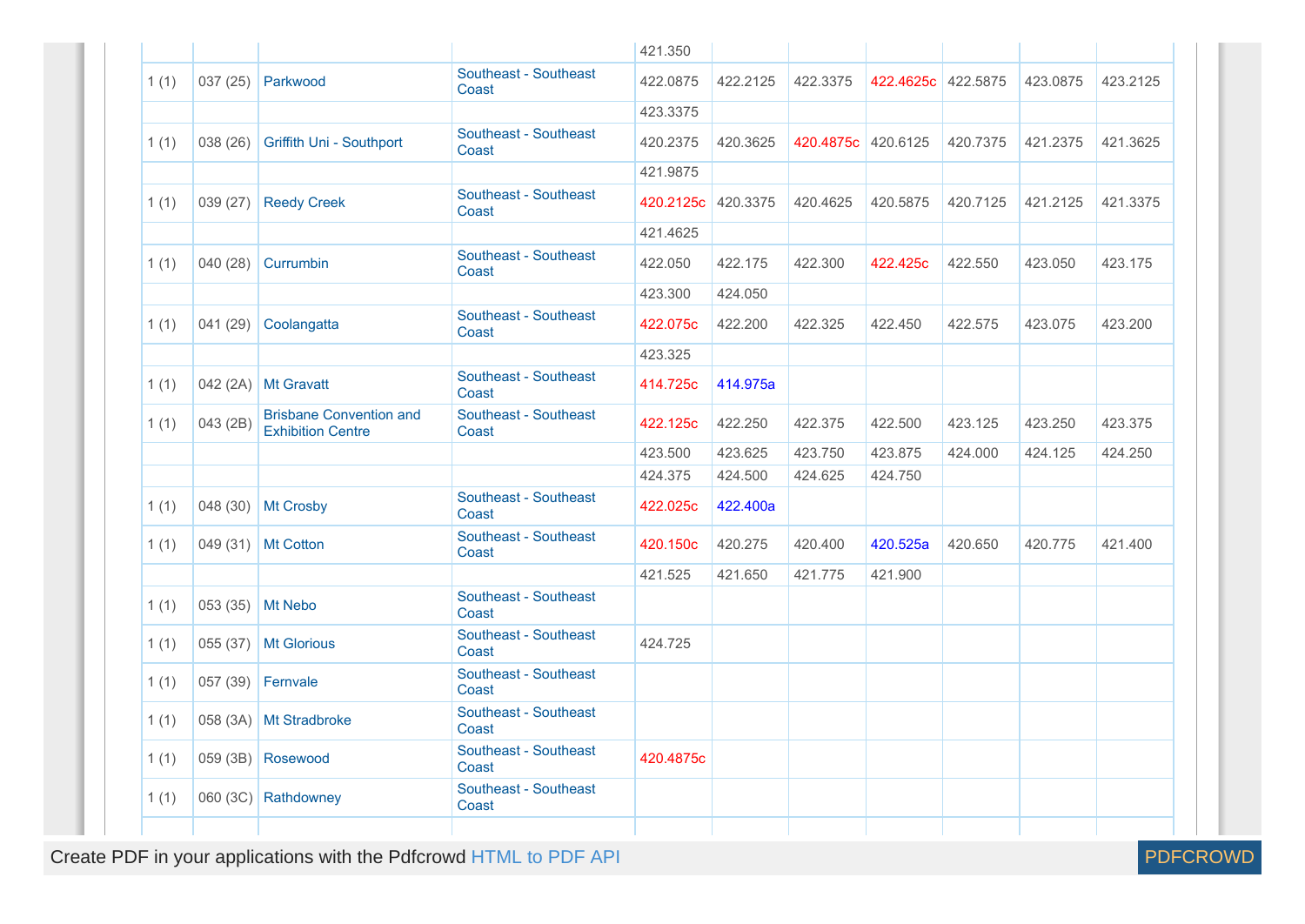| 1(1) |                 | 068 (44) Bromelton               | Southeast - Southeast<br>Coast |           |          |  |  |  |
|------|-----------------|----------------------------------|--------------------------------|-----------|----------|--|--|--|
| 1(1) |                 | 069 (45) Coominya                | Southeast - Southeast<br>Coast | 422.075c  |          |  |  |  |
| 1(1) |                 | 070 (46) Mt Walker               | Southeast - Southeast<br>Coast | 421.8875c |          |  |  |  |
| 1(1) |                 | 071 (47) Mt Mahomet              | Southeast - Southeast<br>Coast | 421.800c  |          |  |  |  |
| 1(1) | 072(48)         | Plainland                        | Southeast - Southeast<br>Coast | 420.075c  |          |  |  |  |
| 1(1) |                 | 077 (4D) South Stradbroke Island | Southeast - Southeast<br>Coast | 420.2125c |          |  |  |  |
| 1(1) | 078 (4E) Tallai |                                  | Southeast - Southeast<br>Coast | 420.2875c |          |  |  |  |
| 1(1) | 079 $(4F)$      | <b>Beechmont</b>                 | Southeast - Southeast<br>Coast | 422.025c  |          |  |  |  |
| 1(1) |                 | 080 (50) Beechmont               | Southeast - Southeast<br>Coast | 421.900c  |          |  |  |  |
| 1(1) |                 | 081 (51) Mt Cainbable            | Southeast - Southeast<br>Coast | 421.975c  |          |  |  |  |
| 1(1) | 082(52)         | Kooralbyn                        | Southeast - Southeast<br>Coast | 422.000c  |          |  |  |  |
| 1(1) | 083(53)         | Boonah                           | Southeast - Southeast<br>Coast | 420.1875c |          |  |  |  |
| 1(1) | 084(54)         | Milbong                          | Southeast - Southeast<br>Coast | 420.2125c |          |  |  |  |
| 1(1) |                 | 085 (55)   Fassifern             | Southeast - Southeast<br>Coast | 420.150c  |          |  |  |  |
| 1(1) | 086(56)         | Tallebudgera                     | Southeast - Southeast<br>Coast | 420.350c  |          |  |  |  |
| 1(1) | 087(57)         | <b>Binna Burra</b>               | Southeast - Southeast<br>Coast | 422.0375c |          |  |  |  |
| 1(1) | 088(58)         | Canungra                         | Southeast - Southeast<br>Coast | 424.350c  |          |  |  |  |
| 1(1) |                 | 089 (59) Mt Teemangum            | Southeast - Southeast<br>Coast | 420.425c  |          |  |  |  |
| 1(1) |                 | 090 (5A) Springbrook             | Southeast - Southeast<br>Coast | 423.675c  |          |  |  |  |
| 1(1) |                 | 091 (5B) Bilbrough Lookout       | Southeast - Southeast<br>Coast | 424.7625c |          |  |  |  |
| 1(1) |                 | 093 (5D) Redbank Creek           | Southeast - Southeast          | 420.050c  | 420.425a |  |  |  |

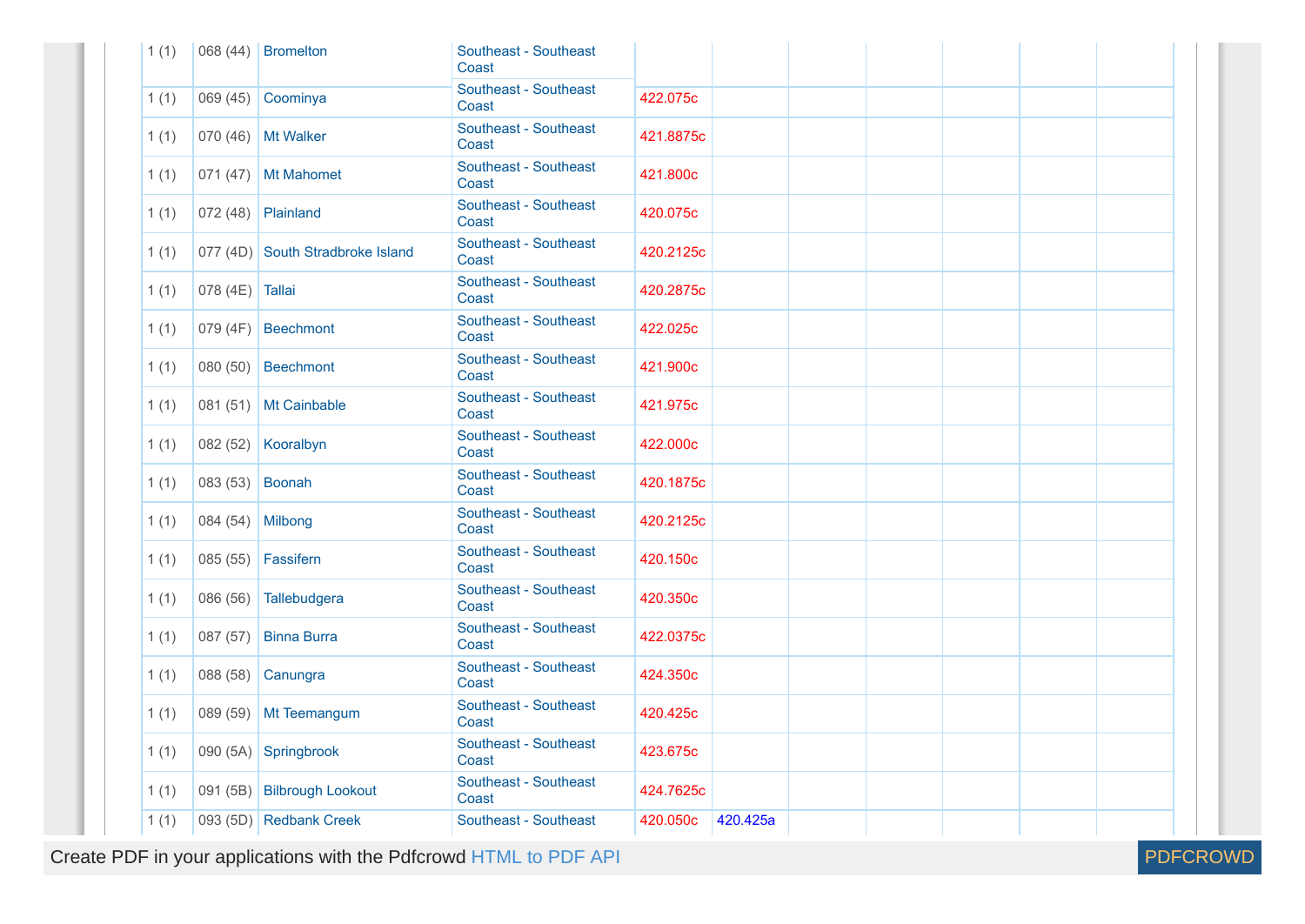|      |                 |                            | Coast                                              |                    |                     |         |          |                    |         |          |
|------|-----------------|----------------------------|----------------------------------------------------|--------------------|---------------------|---------|----------|--------------------|---------|----------|
| 1(1) |                 | 094 (5E) Jimboomba         | Southeast - Southeast<br>Coast                     | 422.050c           | 422.425             |         |          |                    |         |          |
| 1(1) | 095 (5F) Maroon |                            | Southeast - Southeast<br>Coast                     | 424.6875c          |                     |         |          |                    |         |          |
| 1(1) | 096 (60)        | <b>Carrs Lookout</b>       | Southeast - Southeast<br>Coast                     |                    | 422.0875c 422.4625c |         |          |                    |         |          |
| 1(1) | 097 $(61)$      | <b>Carrs Lookout - Air</b> | Southeast - Southeast<br>Coast                     | 414.7375c 414.950a |                     |         |          |                    |         |          |
| 1(1) |                 | 098 (62) Mt Alford         | Southeast - Southeast<br>Coast                     | 420.2875c          |                     |         |          |                    |         |          |
| 1(1) | 148 (94)        | <b>Portable Site</b>       | <b>Statewide</b>                                   | 422.1125c          |                     |         |          |                    |         |          |
| 1(1) | 150 (96)        | Portable Site              | <b>Statewide</b>                                   | 424.2375c          | 424.6125a           |         |          |                    |         |          |
| 2(2) | 001(1)          | Torrington                 | <b>Southeast - Darling Downs</b><br>& Granite Belt | 420.050c           | 420.425a            |         |          |                    |         |          |
| 2(2) | 002(2)          | Mt Lofty                   | <b>Southeast - Darling Downs</b><br>& Granite Belt | 422.0125           | 422.1375c 422.2625  |         | 422.3875 | 422.5125a 423.0125 |         | 423.1375 |
|      |                 |                            |                                                    | 423.2625           | 423.3875            |         |          |                    |         |          |
| 2(2) | 003(3)          | <b>Mt Rascal</b>           | <b>Southeast - Darling Downs</b><br>& Granite Belt | 422.050c           | 422.425a            |         |          |                    |         |          |
| 2(2) | 004(4)          | Mt Rascal - Air            | <b>Southeast - Darling Downs</b><br>& Granite Belt | 412.9125c          | 414.7625a           |         |          |                    |         |          |
| 2(2) | 006(6)          | <b>Gowrie Junction</b>     | <b>Southeast - Darling Downs</b><br>& Granite Belt | 420.225a           | 420.350c            |         |          |                    |         |          |
| 2(2) | 007(7)          | Cabarlah                   | <b>Southeast - Darling Downs</b><br>& Granite Belt | 420.150c           | 420.275             | 420.400 | 420.525a | 420.650            | 420.775 | 421.275  |
| 2(2) | 008(8)          | Oakey                      | <b>Southeast - Darling Downs</b><br>& Granite Belt | 420.0375c          | 420.4125a           |         |          |                    |         |          |
| 2(2) | 009(9)          | Mt Kent - Greenmount       | <b>Southeast - Darling Downs</b><br>& Granite Belt | 420.4875c          | 420.6125a           |         |          |                    |         |          |
| 2(2) | 010(A)          | <b>Ropeley</b>             | Southeast - Southeast<br>Coast                     | 422.050c           | 422.425a            |         |          |                    |         |          |
| 2(2) | 011(B)          | Gatton                     | Southeast - Southeast<br>Coast                     | 421.600a           | 421.975c            |         |          |                    |         |          |
| 2(2) | 013(D)          | Mt Perseverance            | Southeast - Southeast<br>Coast                     | 422.025c           | 422.400a            |         |          |                    |         |          |
| 2(2) | 014(E)          | Mt Mallard - Pittsworth    | <b>Southeast - Darling Downs</b><br>& Granite Belt | 420.075c           | 420.450a            |         |          |                    |         |          |
| 2(2) | 015(F)          | Goombungee                 | <b>Southeast - Darling Downs</b><br>& Granite Belt | 422.075c           | 422.450a            |         |          |                    |         |          |
|      |                 |                            |                                                    |                    |                     |         |          |                    |         |          |

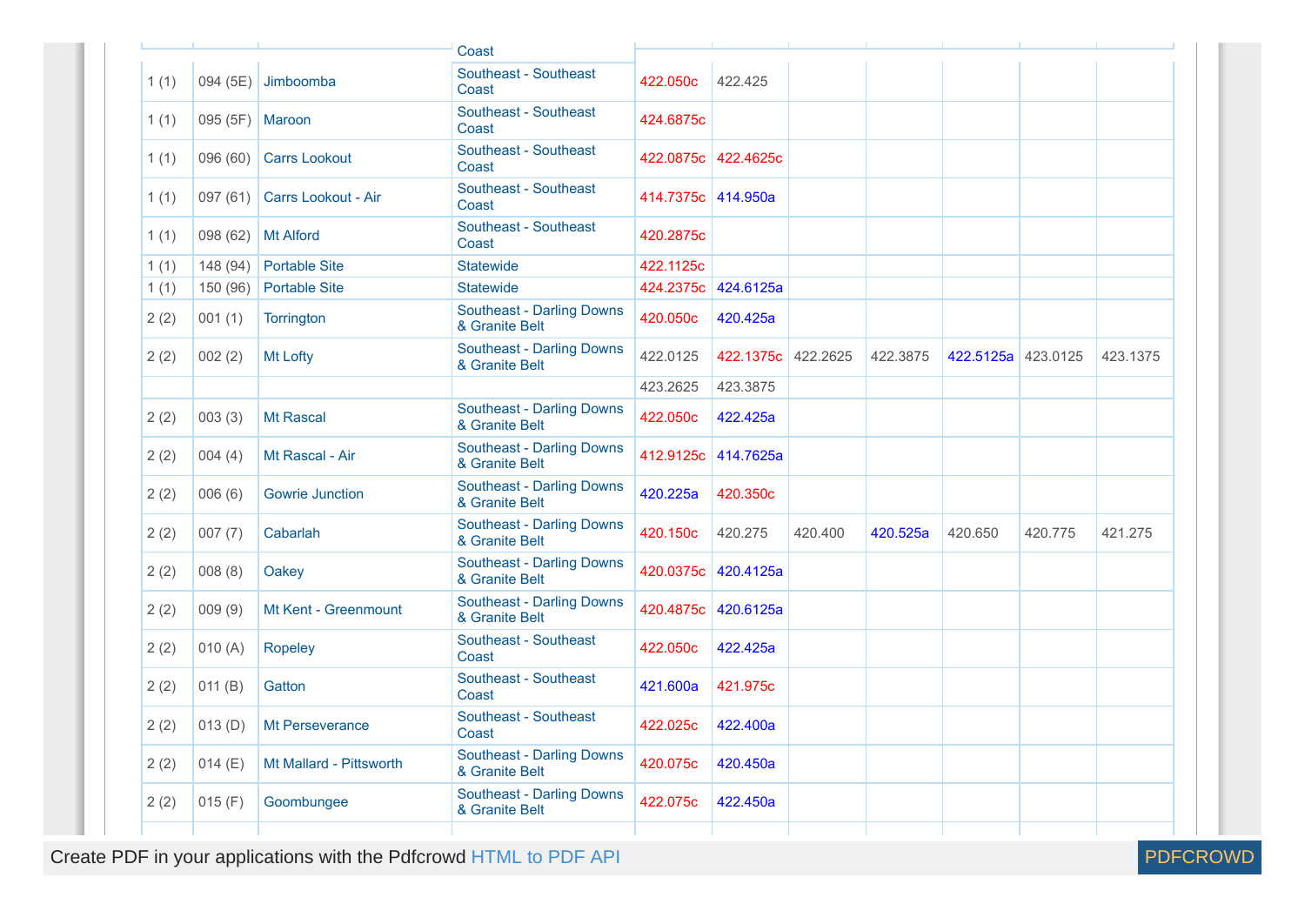| 2(2) | 016 (10) Pechey   |                              | <b>Southeast - Darling Downs</b><br>& Granite Belt | 420.2125c 420.5875a |                     |          |          |          |          |          |
|------|-------------------|------------------------------|----------------------------------------------------|---------------------|---------------------|----------|----------|----------|----------|----------|
| 2(2) | 017 (11) Plainby  |                              | <b>Southeast - Darling Downs</b><br>& Granite Belt |                     | 422.0375c 422.4125a |          |          |          |          |          |
| 2(2) | 019(13)           | <b>Bloodwood Hill</b>        | <b>Southeast - Darling Downs</b><br>& Granite Belt |                     | 424.2125a 424.6875c |          |          |          |          |          |
| 2(2) | 020 (14) Acland   |                              | <b>Southeast - Darling Downs</b><br>& Granite Belt |                     | 420.4625a 422.0875c |          |          |          |          |          |
| 2(2) |                   | 021 (15) Gunters Hill        | <b>Southeast - Darling Downs</b><br>& Granite Belt |                     | 421.5125a 421.8875c |          |          |          |          |          |
| 2(2) | 031 (1F) Buddina  |                              | Southeast - Southeast<br>Coast                     | 420.1125            | 420.2375            | 420.3625 | 420.4875 | 420.6125 | 420.7375 | 421.2375 |
|      |                   |                              |                                                    | 421.3625            |                     |          |          |          |          |          |
| 2(2) | 032(20)           | <b>Buderim</b>               | Southeast - Southeast<br>Coast                     | 422.0375            |                     |          |          |          |          |          |
| 2(2) |                   | 033 $(21)$ Caloundra         | Southeast - Southeast<br>Coast                     | 420.4125            |                     |          |          |          |          |          |
| 2(2) |                   | 034 (22) Caloundra West      | Southeast - Southeast<br>Coast                     | 420.150c            |                     |          |          |          |          |          |
| 2(2) |                   | 035 (23) Nambour             | Southeast - Southeast<br>Coast                     | 422.0875c           |                     |          |          |          |          |          |
| 2(2) |                   | 036 (24) Wilkes Knob         | Southeast - Southeast<br>Coast                     | 422.050c            |                     |          |          |          |          |          |
| 2(2) |                   | 037 (25) Montville           | Southeast - Southeast<br>Coast                     | 422.075c            |                     |          |          |          |          |          |
| 2(2) |                   | 038 (26) Wild Horse Mountain | Southeast - Southeast<br>Coast                     | 421.8875c           |                     |          |          |          |          |          |
| 2(2) | 039(27)           | <b>Beerwah</b>               | Southeast - Southeast<br>Coast                     | 420.6125c           |                     |          |          |          |          |          |
| 2(2) |                   | 041 $(29)$ Mapleton          | Southeast - Southeast<br>Coast                     | 422.1375c           |                     |          |          |          |          |          |
| 2(2) | 043 $(2B)$ Doonan |                              | Southeast - Southeast<br>Coast                     | 420.350c            |                     |          |          |          |          |          |
| 2(2) | 048 (30)          | Coolum                       | Southeast - Southeast<br>Coast                     | 420.0375c           |                     |          |          |          |          |          |
| 2(2) | 055(37)           | <b>Noosa</b>                 | Southeast - Southeast<br>Coast                     | 422.100c            |                     |          |          |          |          |          |
| 2(2) | 056 (38)          | Cooroibah                    | Southeast - Southeast<br>Coast                     | 420.050c            |                     |          |          |          |          |          |
| 2(2) | 149 (95)          | <b>Portable Site</b>         | <b>Statewide</b>                                   | 423.2375            |                     |          |          |          |          |          |

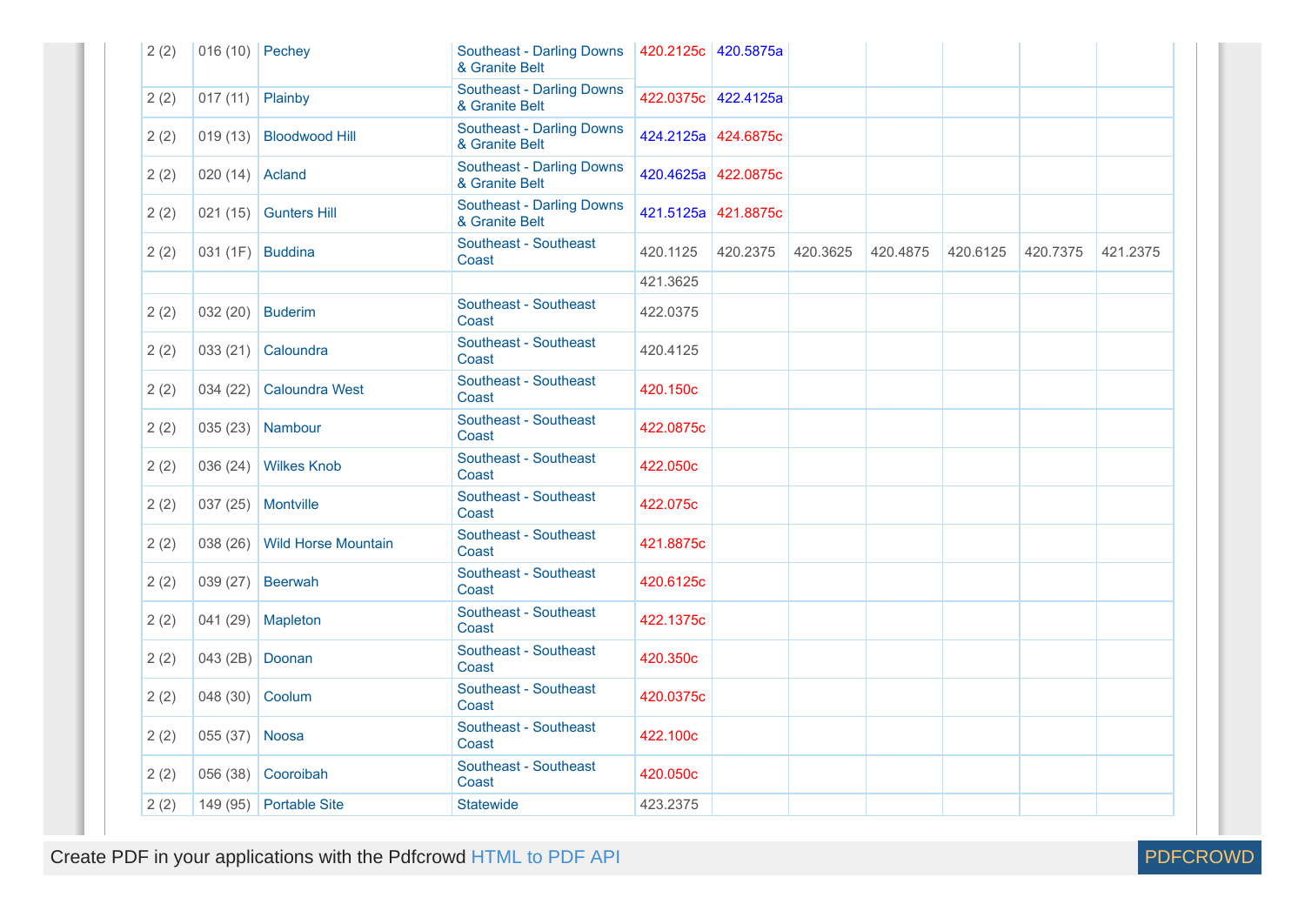# **System Talkgroups**

[List All](https://www.radioreference.com/apps/db/?sid=7805&opt=all_tg#tgs) in one table [Show New](https://www.radioreference.com/apps/db/?sid=7805&opt=new_tg#tgs) Talkgroups

#### **Queensland Police Service Talkgroups**

| <b>DEC</b> | <b>HEX</b>   | <b>Mode</b> | <b>Alpha Tag</b>    | <b>Description</b>                                    | <b>Tag</b>   |
|------------|--------------|-------------|---------------------|-------------------------------------------------------|--------------|
|            | 10202 27da   | DE.         | <b>202 GC N DIS</b> | 202 Gold Coast North Dispatch                         | Law Dispatch |
| 10203 27db |              | DE.         | <b>203 GC S DIS</b> | 203 Gold Coast South Dispatch                         | Law Dispatch |
|            | 10205 27dd   | DE.         | 205 LOGN DIS        | 205 Logan Dispatch                                    | Law Dispatch |
| 10260 2814 |              | DE          | 260 LOGN ENQ        | 260 Logan Enquiries                                   | Law Talk     |
|            | 10261 2815   | DE.         | <b>261 GC ENQ</b>   | 261 Gold Coast Enquiries                              | Law Talk     |
|            | 10401 28a1 D |             |                     | SC Disp Maroochy Sunshine Coast Dispatch Maroochydore | Law Dispatch |

### **Queensland Ambulance Service Talkgroups**

| <b>DEC</b> | <b>HEX</b> | <b>Mode</b> | <b>Alpha Tag</b>  | <b>Description</b>                     | Tag                 |
|------------|------------|-------------|-------------------|----------------------------------------|---------------------|
| 20101      | 4e85       | DE          | 101 CENT DIS      | 101 Central 1 - Dispatch               | <b>EMS Dispatch</b> |
| 20102      | 4e86       | DE          | 102 CENT SPR      | 102 Central 2 - Spare                  | <b>EMS-Talk</b>     |
| 20103      | 4e87       | DE          | 103 BNTH DIS      | 103 Brisbane North - Dispatch          | <b>EMS Dispatch</b> |
| 20105      | 4e89       | <b>DE</b>   | 105 CAB DIS       | 105 Caboolture - Dispatch              | <b>EMS Dispatch</b> |
| 20107      | 4e8b       | DE          | 107 BAY DIS       | 107 Bayside - Dispatch                 | <b>EMS Dispatch</b> |
| 20109      | 4e8d       | DE          | 109 BSTH DIS      | 109 Brisbane South - Dispatch          | <b>EMS Dispatch</b> |
| 20111      | 4e8f       | DE          | <b>111 GC DIS</b> | 111 Gold Coast - Dispatch              | <b>EMS Dispatch</b> |
| 20113      | 4e91       | DE          | 113 BEEN DIS      | 113 Beenleigh - Dispatch               | <b>EMS Dispatch</b> |
| 20115      | 4e93       | DE          | 115 IPS DIS       | 115 West Moreton - Dispatch            | <b>EMS Dispatch</b> |
| 20117      | 4e95       | DE          | 117 NC DIS        | 117 North Coast - Dispatch             | <b>EMS Dispatch</b> |
| 20119      | 4e97       | DE          | 119 TW DIS        | 119 Toowoomba Dispatch                 | <b>EMS Dispatch</b> |
| 20701      | 50dd       | DE          | 701 PTS BN N      | 701 Patient Transport - Brisbane North | EMS-Tac             |
| 20702      | 50de       | DE          | 702 PTS BN S      | 702 Patient Transport - Brisbane South | EMS-Tac             |
| 20703 50df |            | D           | 703 PTS           | 703 Patient Transport                  | EMS-Tac             |
| 20704      | 50e0       | I D         | 704 PTS GC        | 704 Patient Transport - Gold Coast     | EMS-Tac             |
| 20705 50e1 |            | l D         | <b>705 PTS NC</b> | 705 Patient Transport - North Coast    | <b>EMS-Tac</b>      |

### **Queensland Fire and Emergency Services Talkgroups**

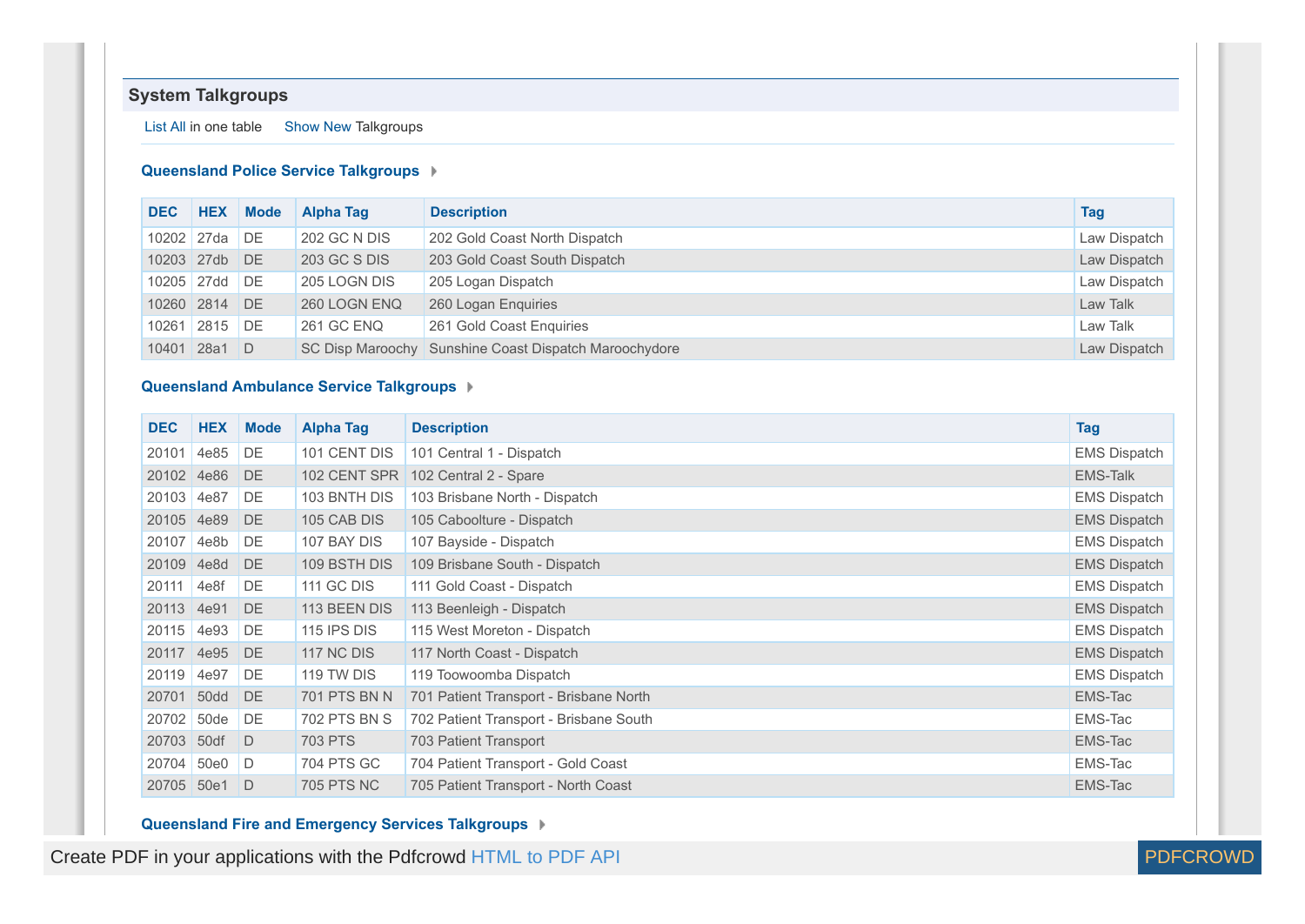| <b>DEC</b>   | <b>HEX</b>       | <b>Mode</b>    | <b>Alpha Tag</b>    | <b>Description</b>                 | <b>Tag</b>    |
|--------------|------------------|----------------|---------------------|------------------------------------|---------------|
| 30101 7595   |                  | D              | 101 DIS CAB         | CH 101 - DISP - Caboolture         | Fire Dispatch |
| 30102 7596   |                  | D              | 102 INC CAB         | CH 102 - INC - Caboolture          | Fire Dispatch |
| 30103 7597   |                  | D              | 103 DIS BNE         | CH 103 - DISP - Brisbane           | Fire Dispatch |
| 30104 7598   |                  | D              | <b>104 INC BNE</b>  | CH 104 - INC - Brisbane            | Fire Dispatch |
| 30105 7599   |                  | D              | 105 DIS MBAY        | CH 105 - DISP - Moreton Bay        | Fire Dispatch |
| 30106        | 759a             | D              | 106 INC MBAY        | CH 106 - INC - Moreton Bay         | Fire Dispatch |
| 30107 759b   |                  | D              | 107 DIS KIL         | CH 107 - DISP - Kilcoy             | Fire Dispatch |
| 30108 759c   |                  | I D            | <b>108 INC KIL</b>  | CH 108 - INC - Kilcoy              | Fire Dispatch |
| 30109 759d   |                  | D              | <b>109 DIS GC</b>   | CH 109 - DISP - Gold Coast         | Fire Dispatch |
| 30110        | 759e             | D              | <b>110 INC GC</b>   | CH 110 - INC - Gold Coast          | Fire Dispatch |
| 30111        | 759f             | D              | 111 DIS BEAU        | CH 111 - DISP - Beaudesert         | Fire Dispatch |
| 30112 75a0   |                  | D              | 112 INC BEAU        | CH 112 - INC - Beaudesert          | Fire Dispatch |
| 30113 75a1   |                  | D              | 113 DIS IPSW        | CH 113 - DISP - Ipswich            | Fire Dispatch |
| 30114 75a2 D |                  |                | 114 INC IPSW        | CH 114 - INC - Ipswich             | Fire Dispatch |
| 30115 75a3   |                  | D              | 115 DIS LOCK        | CH 115 - DISP - Lockyer            | Fire Dispatch |
| 30116 75a4   |                  | D              | 116 INC LOCK        | CH 116 - INC - Lockyer             | Fire Dispatch |
| 30117        | 75a <sub>5</sub> | D              | 117 DIS CROW        | CH 117 - DISP - Crows Nest         | Fire Dispatch |
| 30118        | <b>75a6</b>      | $\overline{D}$ | 118 INC CROW        | CH 118 - INC - Crows Nest          | Fire Dispatch |
| 30119        | 75a7             | D              | 119 DIS OAKY        | CH 119 - DISP - Oakey              | Fire Dispatch |
| 30120 75a8   |                  | D              | 120 INC OAKY        | CH 120 - INC - Oakey               | Fire Dispatch |
| 30121 75a9   |                  | D              | 121 DIS TOOW        | CH 121 - DISP - Toowoomba          | Fire Dispatch |
| 30122 75aa   |                  | I D            | 122 INC TOOW        | CH 122 - INC - Toowoomba           | Fire Dispatch |
| 30123        | 75ab             | D              | 123 DIS PITT        | CH 123 - DISP - Pittsworth         | Fire Dispatch |
| 30124 75ac   |                  | $\overline{D}$ | 124 INC PITT        | CH 124 - INC - Pittsworth          | Fire Dispatch |
| 30125        | 75ad             | D              | <b>125 DIS S FR</b> | CH 125 - DISP - South Fraser Coast | Fire Dispatch |
| 30126        | 75ae             | D              | <b>126 INC S FR</b> | CH 126 - INC - South Fraser Coast  | Fire Dispatch |
| 30127 75af   |                  | D              | 127 DIS MARO        | CH 127 - DISP - Maroochydore       | Fire Dispatch |
| 30128 75b0   |                  | D              | 128 INC MARO        | CH 128 - INC - Maroochydore        | Fire Dispatch |
| 30129        | 75b1             | D              | 129 DIS BLAC        | CH 129 - DISP - Blackall Range     | Fire Dispatch |
| 30130 75b2   |                  | I D            | 130 INC BLAC        | CH 130 - INC - Blackall Range      | Fire Dispatch |
| 30131 75b3   |                  | D              | 131 DIS CALO        | CH 131 - DISP - Caloundra          | Fire Dispatch |
| 30132 75b4   |                  | D              | 132 INC CALO        | CH 132 - INC - Caloundra           | Fire Dispatch |
|              | 30201 75f9       | D              | 201 TAC FG          | CH 201 - TAC - Fireground          | Fire Dispatch |

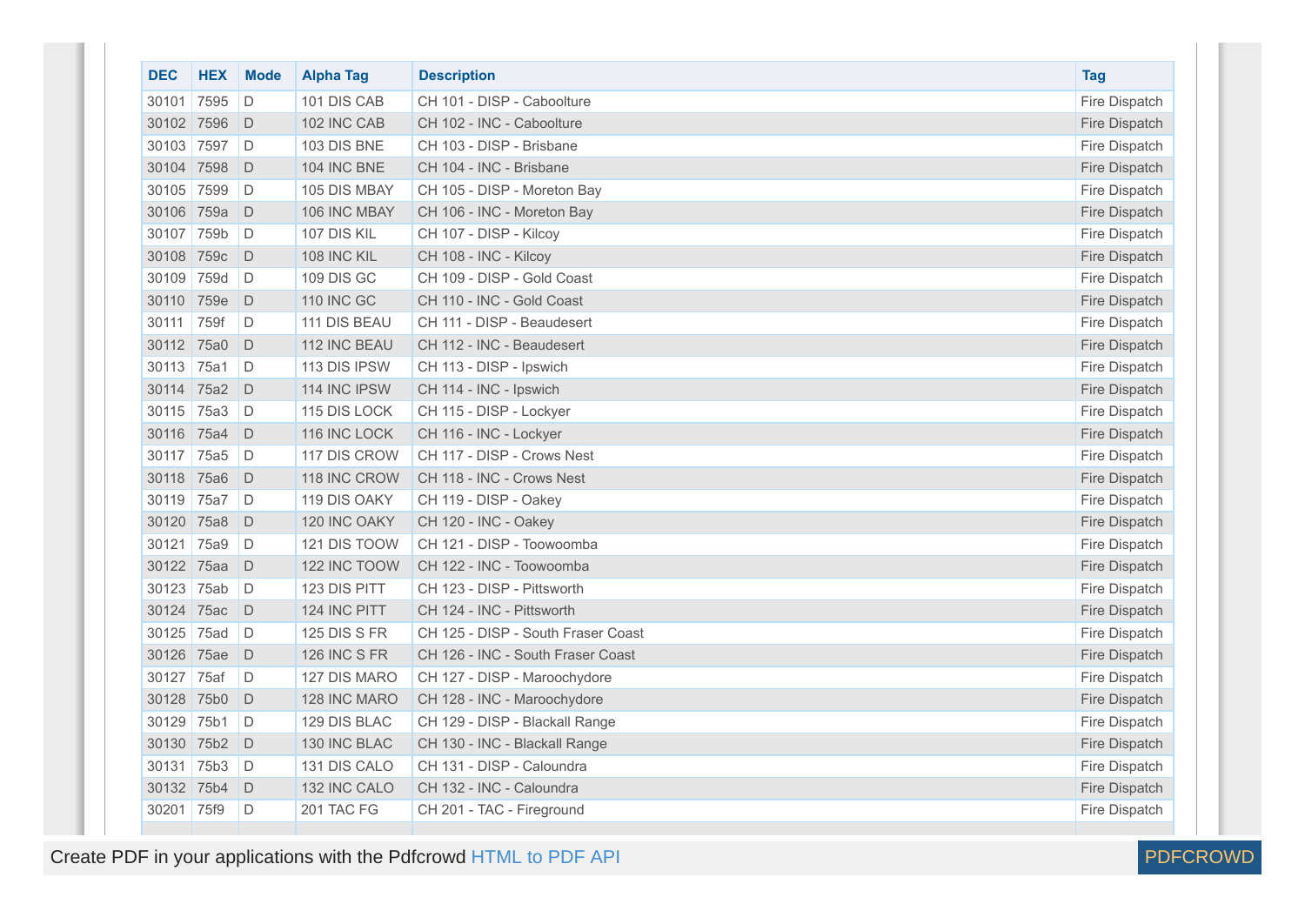| 30202 75fa |              | D              | 202 TAC FG        | CH 202 - TAC - Fireground | Fire Dispatch |
|------------|--------------|----------------|-------------------|---------------------------|---------------|
| 30203      | 75fb         | $\mathsf D$    | 203 TAC FG        | CH 203 - TAC - Fireground | Fire Dispatch |
| 30204      | 75fc         | D              | 204 TAC FG        | CH 204 - TAC - Fireground | Fire Dispatch |
| 30205      | 75fd         | D              | <b>205 TAC FG</b> | CH 205 - TAC - Fireground | Fire Dispatch |
| 30206      | 75fe         | D              | <b>206 TAC FG</b> | CH 206 - TAC - Fireground | Fire Dispatch |
| 30207      | 75ff         | D              | 207 TAC FG        | CH 207 - TAC - Fireground | Fire Dispatch |
| 30208      | 7600         | D              | 208 TAC FG        | CH 208 - TAC - Fireground | Fire Dispatch |
| 30209 7601 |              | D              | 209 TAC FG        | CH 209 - TAC - Fireground | Fire Dispatch |
| 30210 7602 |              | $\overline{D}$ | 210 TAC FG        | CH 210 - TAC - Fireground | Fire Dispatch |
| 30211      | 7603         | D              | 211 TAC FG        | CH 211 - TAC - Fireground | Fire Dispatch |
| 30212 7604 |              | D              | 212 TAC FG        | CH 212 - TAC - Fireground | Fire Dispatch |
| 30213 7605 |              | D              | 213 TAC FG        | CH 213 - TAC - Fireground | Fire Dispatch |
| 30214 7606 |              | D              | 214 TAC FG        | CH 214 - TAC - Fireground | Fire Dispatch |
| 30215      | 7607         | D              | 215 TAC FG        | CH 215 - TAC - Fireground | Fire Dispatch |
| 30216      | 7608         | D              | 216 TAC FG        | CH 216 - TAC - Fireground | Fire Dispatch |
| 30217      | 7609         | D              | 217 TAC FG        | CH 217 - TAC - Fireground | Fire Dispatch |
| 30218      | <b>760a</b>  | D              | 218 TAC FG        | CH 218 - TAC - Fireground | Fire Dispatch |
| 30219      | 760b         | D              | 219 TAC FG        | CH 219 - TAC - Fireground | Fire Dispatch |
| 30220      | 760c         | $\Box$         | 220 TAC FG        | CH 220 - TAC - Fireground | Fire Dispatch |
| 30221 760d |              | D              | 221 TAC FG        | CH 221 - TAC - Fireground | Fire Dispatch |
| 30222 760e |              | D              | 222 TAC FG        | CH 222 - TAC - Fireground | Fire Dispatch |
| 30223 760f |              | D              | 223 TAC FG        | CH 223 - TAC - Fireground | Fire Dispatch |
| 30224 7610 |              | $\Box$         | 224 TAC FG        | CH 224 - TAC - Fireground | Fire Dispatch |
| 30225      | 7611         | D              | 225 TAC FG        | CH 225 - TAC - Fireground | Fire Dispatch |
| 30226      | 7612         | $\Box$         | 226 TAC FG        | CH 226 - TAC - Fireground | Fire Dispatch |
| 30227      | 7613         | D              | 227 TAC FG        | CH 227 - TAC - Fireground | Fire Dispatch |
| 30228      | 7614         | D              | 228 TAC FG        | CH 228 - TAC - Fireground | Fire Dispatch |
| 30229      | 7615         | D              | 229 TAC FG        | CH 229 - TAC - Fireground | Fire Dispatch |
| 30230      | 7616         | I D            | 230 TAC FG        | CH 230 - TAC - Fireground | Fire Dispatch |
| 30231      | 7617         | D              | 231 TAC FG        | CH 231 - TAC - Fireground | Fire Dispatch |
| 30232 7618 |              | D              | 232 TAC FG        | CH 232 - TAC - Fireground | Fire Dispatch |
| 30233 7619 |              | D              | 233 TAC FG        | CH 233 - TAC - Fireground | Fire Dispatch |
| 30234 761a |              | $\overline{D}$ | 234 TAC FG        | CH 234 - TAC - Fireground | Fire Dispatch |
| 30235 761b |              | D              | 235 TAC FG        | CH 235 - TAC - Fireground | Fire Dispatch |
| 30236 761c |              | $\overline{D}$ | 236 TAC FG        | CH 236 - TAC - Fireground | Fire Dispatch |
|            | 30237 761d D |                | 237 TAC FG        | CH 237 - TAC - Fireground | Fire Dispatch |

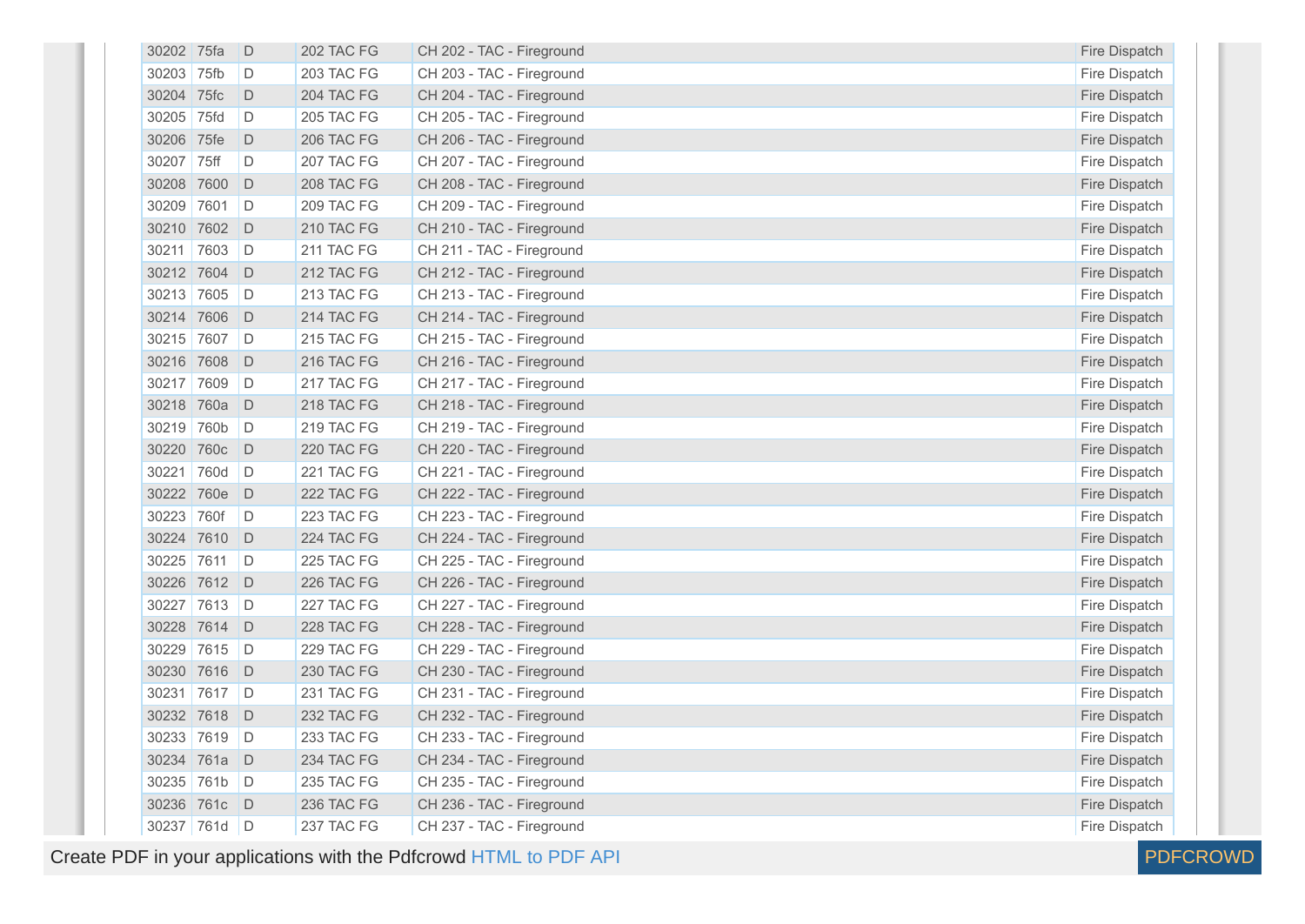| 30238 761e |              | $\Box$       | 238 TAC FG   | CH 238 - TAC - Fireground | Fire Dispatch |
|------------|--------------|--------------|--------------|---------------------------|---------------|
| 30239 761f |              | D            | 239 TAC FG   | CH 239 - TAC - Fireground | Fire Dispatch |
| 30240 7620 |              | D            | 240 TAC FG   | CH 240 - TAC - Fireground | Fire Dispatch |
| 30241 7621 |              | D            | 241 TAC FG   | CH 241 - TAC - Fireground | Fire Dispatch |
| 30242 7622 |              | $\vert D$    | 242 TAC FG   | CH 242 - TAC - Fireground | Fire Dispatch |
| 30243 7623 |              | D            | 243 TAC FG   | CH 243 - TAC - Fireground | Fire Dispatch |
| 30244 7624 |              | D            | 244 TAC FG   | CH 244 - TAC - Fireground | Fire Dispatch |
| 30245 7625 |              | $\mathsf D$  | 245 TAC FG   | CH 245 - TAC - Fireground | Fire Dispatch |
| 30246      | 7626         | D            | 246 TAC FG   | CH 246 - TAC - Fireground | Fire Dispatch |
| 30247 7627 |              | D            | 247 TAC FG   | CH 247 - TAC - Fireground | Fire Dispatch |
| 30248      | 7628         | $\Box$       | 248 TAC FG   | CH 248 - TAC - Fireground | Fire Dispatch |
| 30249 7629 |              | D            | 249 TAC FG   | CH 249 - TAC - Fireground | Fire Dispatch |
| 30250 762a |              | D            | 250 TAC FG   | CH 250 - TAC - Fireground | Fire Dispatch |
| 30251 762b |              | D            | 251 TAC FG   | CH 251 - TAC - Fireground | Fire Dispatch |
| 30252 762c |              | D            | 252 TAC FG   | CH 252 - TAC - Fireground | Fire Dispatch |
| 30253      | 762d         | D            | 253 TAC FG   | CH 253 - TAC - Fireground | Fire Dispatch |
| 30254 762e |              | $\mathsf D$  | 254 TAC FG   | CH 254 - TAC - Fireground | Fire Dispatch |
| 30255 762f |              | $\mathsf D$  | 255 TAC FG   | CH 255 - TAC - Fireground | Fire Dispatch |
| 30256 7630 |              | $\mathsf{D}$ | 256 TAC FG   | CH 256 - TAC - Fireground | Fire Dispatch |
| 30257 7631 |              | D            | 257 TAC FG   | CH 257 - TAC - Fireground | Fire Dispatch |
| 30301      | 765d         | D            | 301 TAC GP A | CH 301 - TAC GP A         | Fire Dispatch |
| 30302 765e |              | D            | 302 TAC GP A | CH 302 - TAC GP A         | Fire Dispatch |
| 30303 765f |              | $\mathsf{D}$ | 303 TAC GP A | CH 303 - TAC GP A         | Fire Dispatch |
| 30304 7660 |              | D            | 304 TAC GP A | CH 304 - TAC GP A         | Fire Dispatch |
|            | 30305 7661 D |              | 305 OPS GP A | CH 305 - OPS GP A         | Fire Dispatch |
| 30306 7662 |              | D            | 306 CMD GP A | CH 306 - CMD GP A         | Fire Dispatch |
|            | 30311 7667 D |              | 311 TAC GP B | CH 311 - TAC GP B         | Fire Dispatch |
| 30312 7668 |              | $\mathsf D$  | 312 TAC GP B | CH 312 - TAC GP B         | Fire Dispatch |
| 30313 7669 |              | $\Box$       | 313 TAC GP B | CH 313 - TAC GP B         | Fire Dispatch |
| 30314 766a |              | D            | 314 TAC GP B | CH 314 - TAC GP B         | Fire Dispatch |
| 30315 766b |              | $\mathsf{D}$ | 315 OPS GP B | CH 315 - OPS GP B         | Fire Dispatch |
| 30316 766c |              | $\mathsf D$  | 316 OPS GP B | CH 316 - CMD GP B         | Fire Dispatch |
| 30321      | 7671         | $\Box$       | 321 TAC GP C | CH 321 - TAC GP C         | Fire Dispatch |
| 30322 7672 |              | D            | 322 TAC GP C | CH 322 - TAC GP C         | Fire Dispatch |
| 30323 7673 |              | $\Box$       | 323 TAC GP C | CH 323 - TAC GP C         | Fire Dispatch |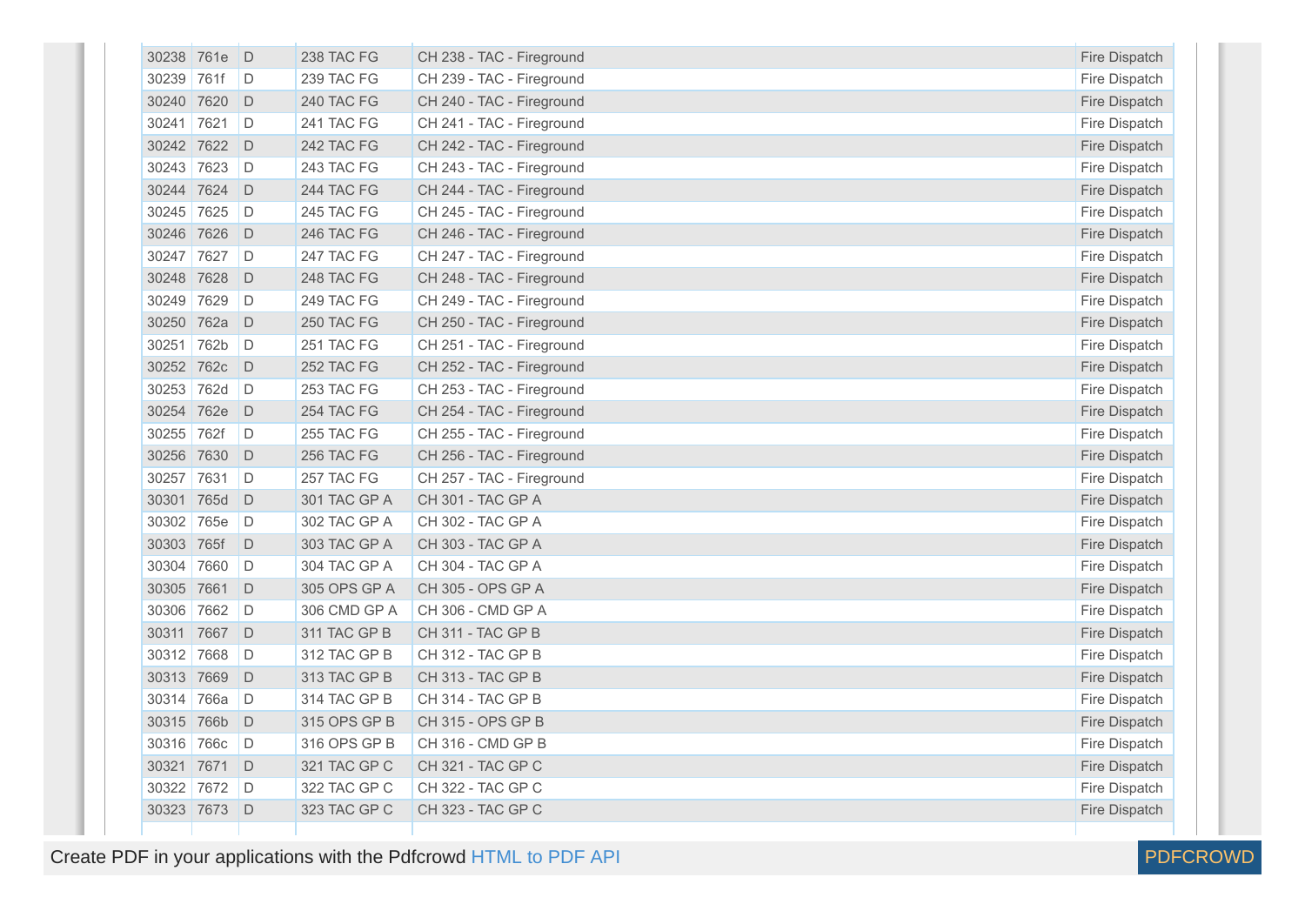| 30324 7674 |      | D              | 324 TAC GP C | <b>CH 324 - TAC GP C</b> | Fire Dispatch |
|------------|------|----------------|--------------|--------------------------|---------------|
| 30325      | 7675 | $\overline{D}$ | 325 OPS GP C | CH 325 - OPS GP C        | Fire Dispatch |
| 30326 7676 |      | $\overline{D}$ | 326 CMD GP C | CH 326 - CMD GP C        | Fire Dispatch |
| 30331      | 767b | $\vert D$      | 331 TAC GP D | CH 331 - TAC GP D        | Fire Dispatch |
| 30332      | 767c | $\mathsf D$    | 332 TAC GP D | CH 332 - TAC GP D        | Fire Dispatch |
| 30333 767d |      | $\overline{D}$ | 333 TAC GP D | CH 333 - TAC GP D        | Fire Dispatch |
| 30334 767e |      | $\overline{D}$ | 334 TAC GP D | CH 334 - TAC GP D        | Fire Dispatch |
| 30335 767f |      | $\overline{D}$ | 335 OPS GP D | CH 335 - OPS GP D        | Fire Dispatch |
| 30336 7680 |      | D              | 336 CMD GP D | CH 336 - CMD GP D        | Fire Dispatch |
| 30341 7685 |      | $\overline{D}$ | 341 TAC GP E | <b>CH 341 - TAC GP E</b> | Fire Dispatch |
| 30342      | 7686 | D              | 342 TAC GP E | CH 342 - TAC GP E        | Fire Dispatch |
| 30343 7687 |      | D              | 343 TAC GP E | <b>CH 343 - TAC GP E</b> | Fire Dispatch |
| 30344      | 7688 | D              | 344 TAC GP E | <b>CH 344 - TAC GP E</b> | Fire Dispatch |
| 30345 7689 |      | D              | 345 OPS GP E | CH 345 - OPS GP E        | Fire Dispatch |
| 30346      | 768a | D              | 346 CMD GP E | CH 346 - CMD GP E        | Fire Dispatch |
| 30351      | 768f | D              | 351 TAC GP F | CH 351 - TAC GP F        | Fire Dispatch |
| 30352      | 7690 | D              | 352 TAC GP F | CH 352 - TAC GP F        | Fire Dispatch |
| 30353 7691 |      | $\mathsf{D}$   | 353 TAC GP F | CH 353 - TAC GP F        | Fire Dispatch |
| 30354      | 7692 | $\mathsf D$    | 354 TAC GP F | CH 354 - TAC GP F        | Fire Dispatch |
| 30355 7693 |      | $\Box$         | 355 OPS GP F | CH 355 - OPS GP F        | Fire Dispatch |
| 30356 7694 |      | D              | 356 CMD GP F | CH 356 - CMD GP F        | Fire Dispatch |
| 30361 7699 |      | D              | 361 TAC GP G | CH 361 - TAC GP G        | Fire Dispatch |
| 30362      | 769a | D              | 362 TAC GP G | CH 362 - TAC GP G        | Fire Dispatch |
| 30363 769b |      | D              | 363 TAC GP G | CH 363 - TAC GP G        | Fire Dispatch |
| 30364      | 769c | D              | 364 TAC GP G | CH 364 - TAC GP G        | Fire Dispatch |
| 30365      | 769d | D              | 365 OPS GP G | CH 365 - OPS GP G        | Fire Dispatch |
| 30366      | 769e | D              | 366 CMD GP G | CH 366 - CMD GP G        | Fire Dispatch |
| 30371      | 76a3 | $\overline{D}$ | 371 TAC GP H | CH 371 - TAC GP H        | Fire Dispatch |
| 30372 76a4 |      | D              | 372 TAC GP H | CH 372 - TAC GP H        | Fire Dispatch |
| 30373      | 76a5 | $\overline{D}$ | 373 TAC GP H | CH 373 - TAC GP H        | Fire Dispatch |
| 30374      | 76a6 | D              | 374 TAC GP H | CH 374 - TAC GP H        | Fire Dispatch |
| 30375 76a7 |      | $\vert D$      | 375 OPS GP H | CH 375 - OPS GP H        | Fire Dispatch |
| 30376 76a8 |      | D              | 376 CMD GP H | CH 376 - CMD GP H        | Fire Dispatch |
| 30381 76ad |      | $\overline{D}$ | 381 TAC GP I | CH 381 - TAC GP I        | Fire Dispatch |
| 30382 76ae |      | D              | 382 TAC GP I | CH 382 - TAC GP I        | Fire Dispatch |
| 30383 76af |      | $\overline{D}$ | 383 TAC GP I | <b>CH 383 - TAC GP I</b> | Fire Dispatch |

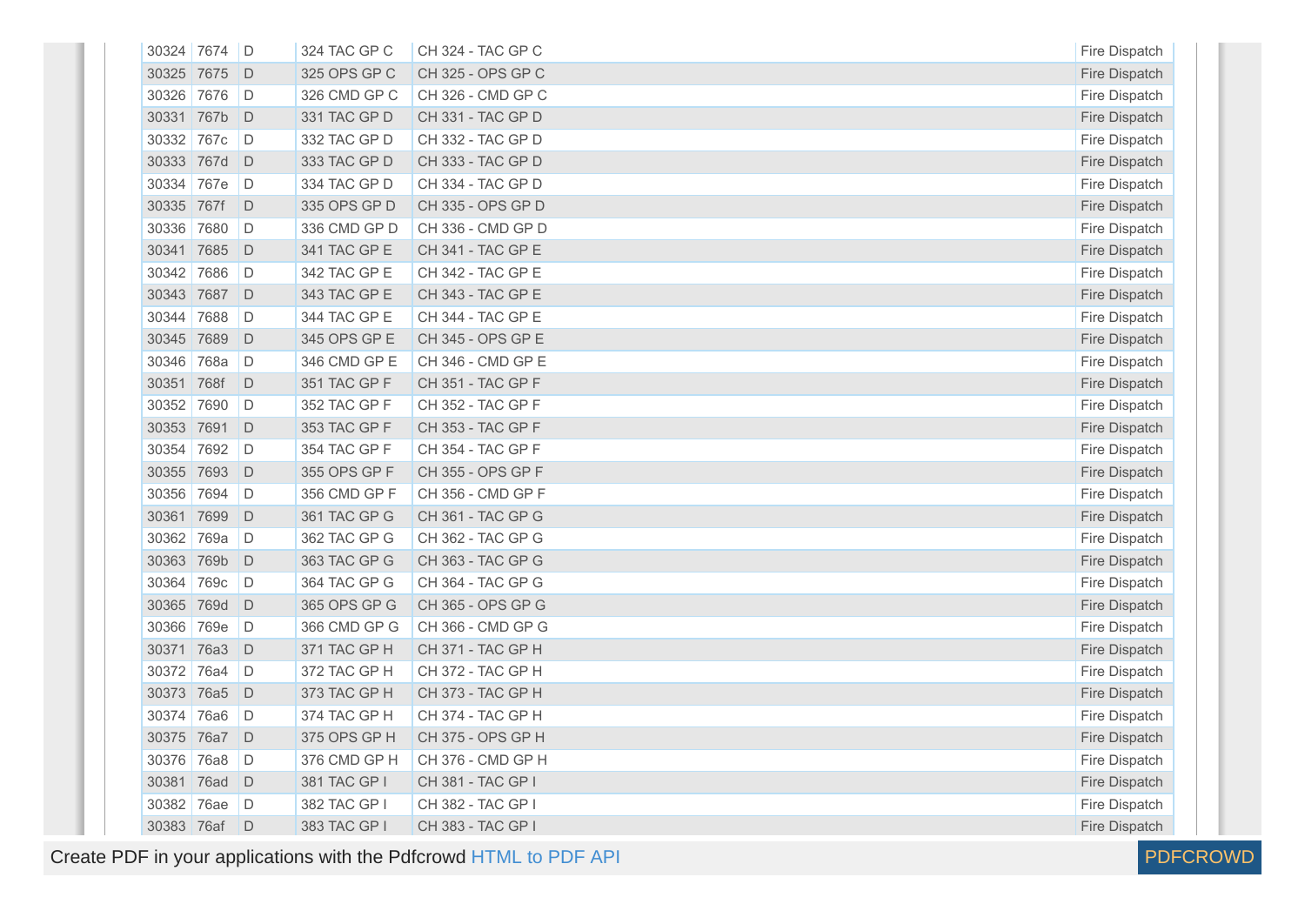| 30384      | 76 <sub>b</sub> 0 | D              | 384 TAC GP I       | CH 384 - TAC GP I                     | Fire Dispatch |
|------------|-------------------|----------------|--------------------|---------------------------------------|---------------|
| 30385 76b1 |                   | I D            | 385 OPS GP I       | CH 385 - OPS GP I                     | Fire Dispatch |
| 30386 76b2 |                   | D              | 386 CMD GP I       | CH 386 - CMD GP I                     | Fire Dispatch |
| 30401 76c1 |                   | $\overline{D}$ | 401 DIS AIR        | CH 401 - DISP - AIR OPS - Brisbane    | Fire Dispatch |
| 30402 76c2 |                   | D              | <b>402 INC AIR</b> | CH 402 - INC - AIR OPS - Brisbane     | Fire Dispatch |
| 30403 76c3 |                   | D              | 403 DIS AIR        | CH 403 - DISP - AIR OPS - South East  | Fire Dispatch |
| 30404      | <b>76c4</b>       | D              | <b>404 INC AIR</b> | CH 404 - INC - AIR OPS - South East   | Fire Dispatch |
| 30405      | <b>76c5</b>       | D              | 405 DIS AIR        | CH 405 - DISP - AIR OPS - South West  | Fire Dispatch |
| 30406 76c6 |                   | D              | <b>406 INC AIR</b> | CH 406 - INC - AIR OPS - South West   | Fire Dispatch |
| 30407 76c7 |                   | D              | 407 DIS AIR        | CH 407 - DISP - AIR OPS - North Coast | Fire Dispatch |
| 30408 76c8 |                   | D              | 408 INC AIR        | CH 408 - INC - AIR OPS - North Coast  | Fire Dispatch |
| 30409 76c9 |                   | D              | 409 TAC AIR        | CH 409 - TAC - AIR OPS                | Fire Dispatch |
| 30410 76ca |                   | D              | 410 TAC AIR        | CH 410 - TAC - AIR OPS                | Fire Dispatch |
| 30411 76cb |                   | D              | 411 TAC AIR        | CH 411 - TAC - AIR OPS                | Fire Dispatch |
| 30412 76cc |                   | D              | 412 TAC AIR        | CH 412 - TAC - AIR OPS                | Fire Dispatch |
| 30413 76cd |                   | D              | 413 TAC AIR        | CH 413 - TAC - AIR OPS                | Fire Dispatch |
| 30414      | 76ce              | D              | 414 TAC AIR        | CH 414 - TAC - AIR OPS                | Fire Dispatch |
| 30415 76cf |                   | D              | 415 AIR OPS        | CH 415 - TSWL - AIR OPS               | Fire Dispatch |
| 30416 76d0 |                   | D              | 416 AIR OPS        | CH 416 - TSWL - AIR OPS               | Fire Dispatch |
| 30417 76d1 |                   | $\overline{D}$ | 417 AIR OPS        | CH 417 - TSWL - AIR OPS               | Fire Dispatch |
| 30418 76d2 |                   | $\overline{D}$ | 418 AIR OPS        | CH 418 - TSWL - AIR OPS               | Fire Dispatch |
| 30419 76d3 |                   | $\mathsf{D}$   | 419 AIR OPS        | CH 419 - TSWL - AIR OPS               | Fire Dispatch |
| 30441      | <b>76e9</b>       | D              | 441 CONVOY         | CH 441 - CONVOY 1                     | Fire Dispatch |
| 30442 76ea |                   | I D            | 442 CONVOY         | CH 442 - CONVOY                       | Fire Dispatch |
| 30443 76eb |                   | D              | 443 CONVOY         | CH 443 - CONVOY                       | Fire Dispatch |
| 30444      | 76ec              | D              | 444 CONVOY         | CH 444 - CONVOY                       | Fire Dispatch |
| 30451      | 76f3              | D              | 451 USAR           | CH 451 - TSWL - USAR                  | Fire Dispatch |
| 30452 76f4 |                   | D              | 452 USAR           | CH 452 - TSWL - USAR                  | Fire Dispatch |
| 30501 7725 |                   | D              | 501 TEM CORD       | CH 501 - TEM COORD                    | Fire Dispatch |
| 30502 7726 |                   | $\overline{D}$ | 502 TEM CORD       | CH 502 - TEM COORD                    | Fire Dispatch |
| 30503      | 7727              | D              | 503 TEM TAC        | CH 503 - TEM TAC                      | Fire Dispatch |
| 30504      | 7728              | D              | 504 TEM TAC        | CH 504 - TEM TAC                      | Fire Dispatch |
| 30505 7729 |                   | D              | 505 TEM TAC        | CH 505 - TEM TAC                      | Fire Dispatch |
| 30506      | 772a              | $\Box$         | <b>NIU</b>         | <b>CH 506</b>                         | Fire Dispatch |
| 30507 772b |                   | D              | <b>NIU</b>         | CH 507                                | Fire Dispatch |
|            |                   |                |                    |                                       |               |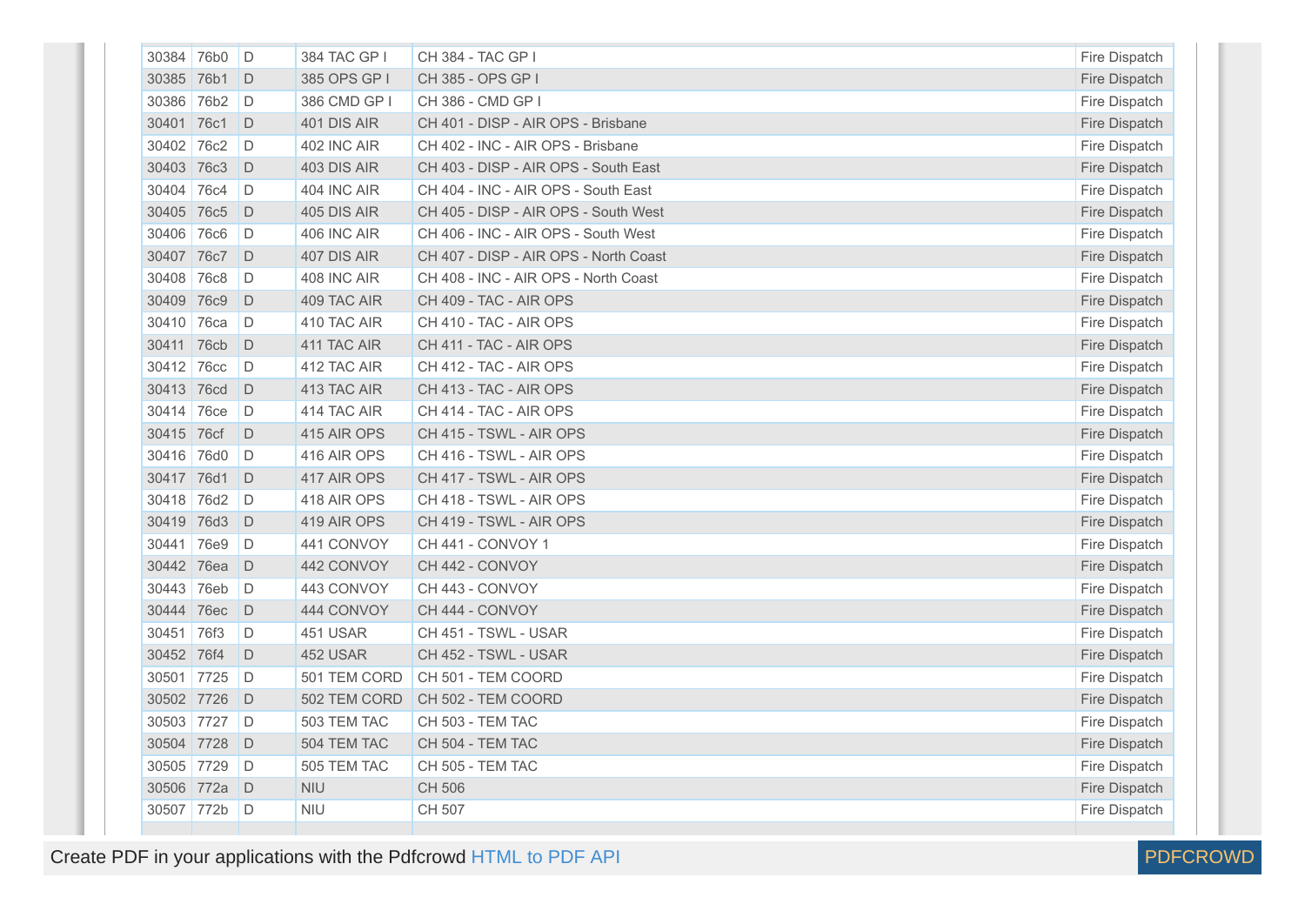| 30508      | 772c         | D              | <b>NIU</b>      | CH 508                                | Fire Dispatch |
|------------|--------------|----------------|-----------------|---------------------------------------|---------------|
| 30509 772d |              | $\overline{D}$ | <b>NIU</b>      | CH 509                                | Fire Dispatch |
| 30510 772e |              | $\overline{D}$ | <b>NIU</b>      | CH 510                                | Fire Dispatch |
| 30511      | 772f         | D              | 511 BAO         | <b>CH 511 - BAO</b>                   | Fire Dispatch |
| 30512 7730 |              | D              | 512 BAO         | CH 512 - BAO                          | Fire Dispatch |
| 30513 7731 |              | D              | 513 BAO         | CH 513 - BAO                          | Fire Dispatch |
|            | 30514 7732 D |                | <b>514 BAO</b>  | <b>CH 514 - BAO</b>                   | Fire Dispatch |
| 30515 7733 |              | $\overline{D}$ | 515 BAO         | CH 515 - BAO                          | Fire Dispatch |
| 30516 7734 |              | $\mathsf{D}$   | 516 BAO         | CH 516 - BAO                          | Fire Dispatch |
| 30517 7735 |              | $\overline{D}$ | 517 BAO         | CH 517 - BAO                          | Fire Dispatch |
| 30518 7736 |              | $\overline{D}$ | 518 BAO         | <b>CH 518 - BAO</b>                   | Fire Dispatch |
| 30519 7737 |              | $\mathsf D$    | 519 FIU         | CH 519 - FIU                          | Fire Dispatch |
| 30520      | 7738         | $\Box$         | 520 FIU         | <b>CH 520 - FIU</b>                   | Fire Dispatch |
| 30521      | 7739         | $\mathsf D$    | 521 FIU         | CH 521 - FIU                          | Fire Dispatch |
| 30522 773a |              | $\overline{D}$ | 522 FIU         | <b>CH 522 - FIU</b>                   | Fire Dispatch |
| 30523      | 773b         | D              | 523 WFIU        | <b>CH 523 - WFIU</b>                  | Fire Dispatch |
| 30524      | 773c         | $\overline{D}$ | <b>524 WFIU</b> | <b>CH 524 - WFIU</b>                  | Fire Dispatch |
| 30525      | 773d         | D              | <b>NIU</b>      | CH 525                                | Fire Dispatch |
| 30526 773e |              | $\overline{D}$ | <b>NIU</b>      | CH 526                                | Fire Dispatch |
| 30527 773f |              | D              | <b>NIU</b>      | CH 527                                | Fire Dispatch |
| 30528 7740 |              | $\overline{D}$ | <b>NIU</b>      | CH 528                                | Fire Dispatch |
| 30529 7741 |              | $\overline{D}$ | <b>NIU</b>      | CH 529                                | Fire Dispatch |
| 30530 7742 |              | $\Box$         | <b>NIU</b>      | CH 530                                | Fire Dispatch |
| 30531      | 7743         | D              | 531 CaP         | CH 531 - CaP                          | Fire Dispatch |
| 30532 7744 |              | D              | 532 CaP         | CH 532 - CaP                          | Fire Dispatch |
| 30533      | 7745         | D              | 533 CaP         | CH 533 - CaP                          | Fire Dispatch |
| 30534      | 7746         | $\overline{D}$ | 534 CaP         | CH 534 - CaP                          | Fire Dispatch |
| 30535 7747 |              | $\overline{D}$ | <b>NIU</b>      | CH 535                                | Fire Dispatch |
| 30536      | 7748         | $\overline{D}$ | <b>NIU</b>      | CH 536                                | Fire Dispatch |
| 30537      | 7749         | $\overline{D}$ | <b>NIU</b>      | CH 537                                | Fire Dispatch |
| 30538      | 774a         | $\overline{D}$ | <b>NIU</b>      | CH 538                                | Fire Dispatch |
| 30539 774b |              | D              | <b>NIU</b>      | CH 539                                | Fire Dispatch |
| 30540 774c |              | $\overline{D}$ | 540 BURP CMD    | CH 540 - TSWL - BURP CMD              | Fire Dispatch |
| 30541 774d |              | $\overline{D}$ | 541 HEND CMD    | CH 541 - TSWL - HEND CMD              | Fire Dispatch |
| 30542 774e |              | $\Box$         | 542 PETR CMD    | CH 542 - TSWL - PETR CMD              | Fire Dispatch |
| 30543 774f |              | I D            |                 | 543 KEMP CMD CH 543 - TSWL - KEMP CMD | Fire Dispatch |

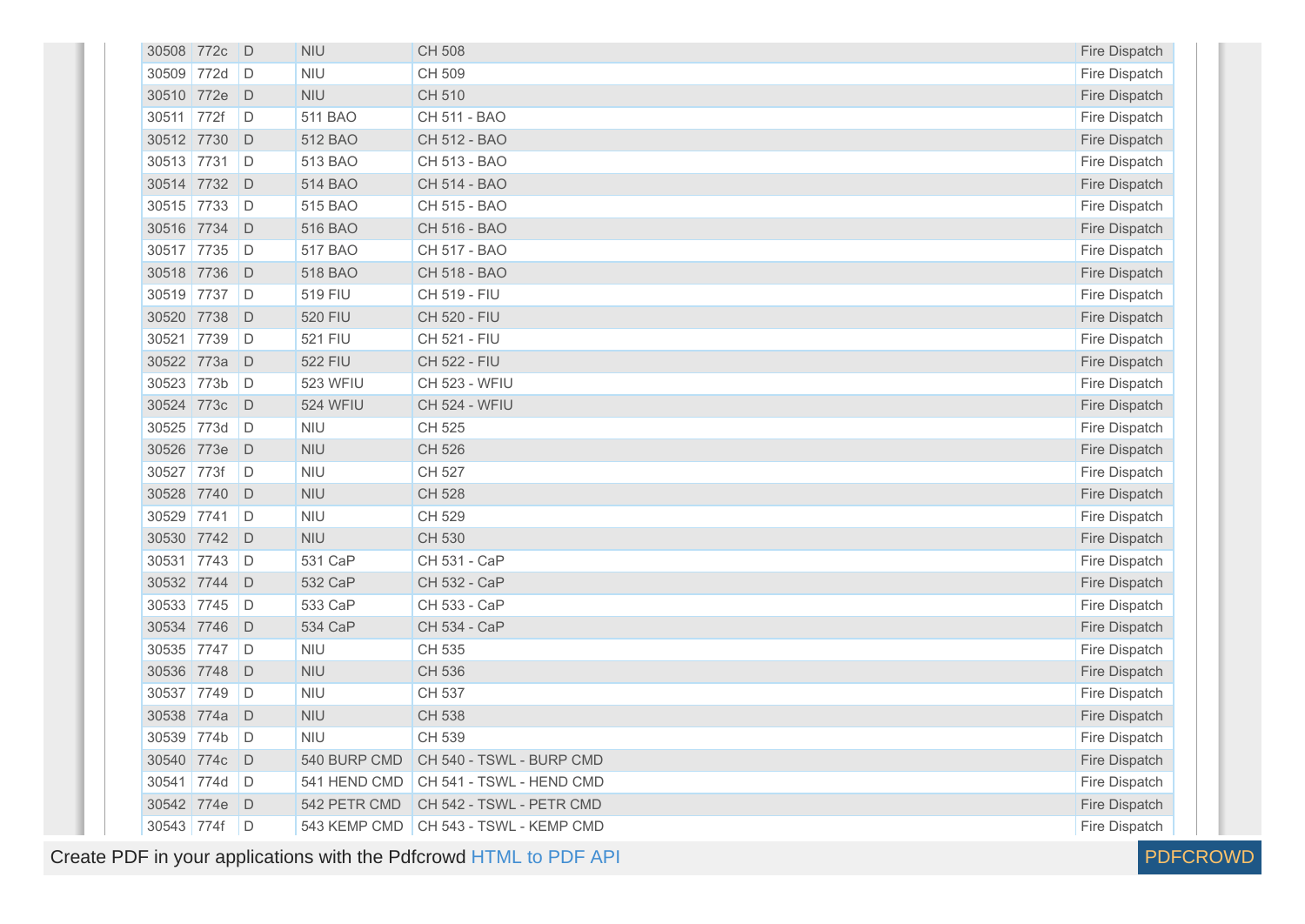| 30544 7750   |      | D              |              | 544 ROMA CMD CH 544 - TSWL - ROMA CMD   | Fire Dispatch |
|--------------|------|----------------|--------------|-----------------------------------------|---------------|
| 30545 7751   |      | $\mathsf{D}$   | 545 PULL CMD | CH 545 - TSWL - PULL CMD                | Fire Dispatch |
| 30546 7752 D |      |                | 546 DURA CMD | CH 546 - TSWL - DURA CMD                | Fire Dispatch |
| 30547 7753   |      | D              |              | 547 MTGR CMD   CH 547 - TSWL - MTGR CMD | Fire Dispatch |
| 30548 7754   |      | $\Box$         | 548 CLEV CMD | CH 548 - TSWL - CLEV CMD                | Fire Dispatch |
| 30549 7755   |      | D              | 549 STAN BDE | CH 549 - TSWL - STAN BDE                | Fire Dispatch |
| 30550        | 7756 | D              | 550 CAB BDE  | CH 550 - TSWL - CAB BDE                 | Fire Dispatch |
| 30551 7757   |      | D              | 551 PIN BDE  | CH 551 - TSWL - PINE BDE                | Fire Dispatch |
| 30552 7758   |      | D              | 552 MORE BDE | CH 552 - TSWL - MORE BDE                | Fire Dispatch |
| 30553 7759   |      | D              | 553 LOCK CMD | CH 553 - TSWL - LOCK CMD                | Fire Dispatch |
| 30554 775a   |      | D              | 554 IPSW CMD | CH 554 - TSWL - IPSW CMD                | Fire Dispatch |
| 30555 775b   |      | D              | 555 LOCN CMD | CH 555 - TSWL - LOGN CMD                | Fire Dispatch |
| 30556 775c   |      | D              | 556 GCN CMD  | CH 556 - TSWL - GCN CMD                 | Fire Dispatch |
| 30557 775d   |      | $\overline{D}$ | 557 GCS CMD  | CH 557 - TSWL - GCS CMD                 | Fire Dispatch |
| 30558 775e D |      |                | 558 SRIM CMD | CH 558 - TSWL - SRIM CMD                | Fire Dispatch |
| 30559 775f   |      | D              | 559 LOG1 ZN  | CH 559 - TSWL - LOG1 ZN                 | Fire Dispatch |
| 30560 7760   |      | D              | 560 LOG2 ZN  | CH 560 - TSWL - LOG2 ZN                 | Fire Dispatch |
| 30561 7761   |      | D              | 561 IPSW1 ZN | CH 561 - TSWL - IPSW1 ZN                | Fire Dispatch |
| 30562 7762   |      | $\overline{D}$ | 562 IPSW2 ZN | CH 562 - TSWL - IPSW2 ZN                | Fire Dispatch |
| 30563 7763   |      | D              | 563 GCN1 ZN  | CH 563 - TSWL - GCN1 ZN                 | Fire Dispatch |
| 30564 7764   |      | D              | 564 GCN2 ZN  | CH 564 - TSWL - GCN2 ZN                 | Fire Dispatch |
| 30565 7765   |      | D              | 565 GCS1 ZN  | CH 565 - TSWL - GCS1 ZN                 | Fire Dispatch |
| 30566 7766   |      | D              | 566 GSC2 ZN  | CH 566 - TSWL - GCS2 ZN                 | Fire Dispatch |
| 30567 7767   |      | D              | 567 RIM1 ZN  | CH 567 - TSWL - RIM1 ZN                 | Fire Dispatch |
| 30568 7768   |      | $\mathsf{D}$   | 568 RIM2 ZN  | CH 568 - TSWL - RIM2 ZN                 | Fire Dispatch |
| 30569 7769   |      | D              | 569 RIM3 ZN  | CH 569 - TSWL - RIM3 ZN                 | Fire Dispatch |
| 30570 776a D |      |                | 570 RIM4 ZN  | CH 570 - TSWL - RIM4 ZN                 | Fire Dispatch |
| 30571        | 776b | D              | 571 LOCK1 ZN | CH 571 - TSWL - LOCK1 ZN                | Fire Dispatch |
| 30572 776c   |      | $\Box$         | 572 LOCK2 ZN | CH 572 - TSWL - LOCK2 ZN                | Fire Dispatch |
| 30573 776d   |      | D              | 573 LOCK3 ZN | CH 573 - TSWL - LOCK3 ZN                | Fire Dispatch |
| 30574 776e   |      | D              | 574 SOM1 ZN  | CH 574 - TSWL - SOM1 ZN                 | Fire Dispatch |
| 30575 776f   |      | D              | 575 SOM2 ZN  | CH 575 - TSWL - SOM2 ZN                 | Fire Dispatch |
| 30576 7770   |      | D              | 576 SOM3 ZN  | CH 576 - TSWL - SOM3 ZN                 | Fire Dispatch |
| 30577 7771   |      | D              | 577 SOM4 ZN  | CH 577 - TSWL - SOM4 ZN                 | Fire Dispatch |
| 30578 7772   |      | $\Box$         | 578 NTH CMD  | CH 578 - TSWL - NTH CMD                 | Fire Dispatch |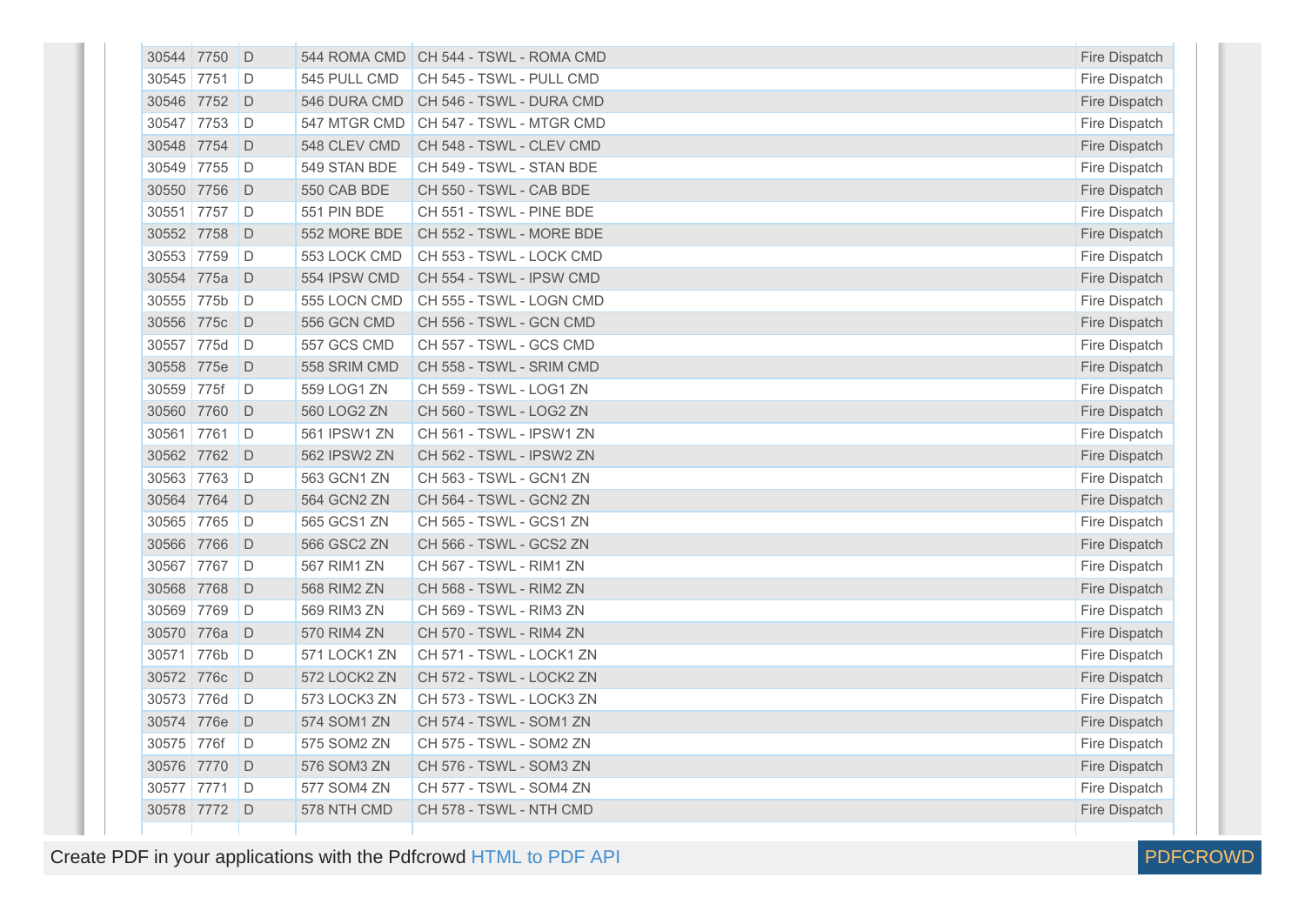|            | 30579 7773 D |        | 579 STH CMD  | CH 579 - TSWL - STH CMD | Fire Dispatch |
|------------|--------------|--------|--------------|-------------------------|---------------|
| 30580 7774 |              | D      | 580 ROC CMD  | CH 580 - TSWL - ROC CMD | Fire Dispatch |
|            | 30581 7775   | D      | 581 CAL GRP  | CH 581 - TSWL - CAL GRP | Fire Dispatch |
| 30582 7776 |              | D      | 582 NOOS GRP | CH 582 - TSWL - NOOS GP | Fire Dispatch |
| 30583 7777 |              | D      | 583 MAR1 GRP | CH 583 - TSWL - MAR1 GP | Fire Dispatch |
| 30584 7778 |              | D      | 584 MAR2 GRP | CH 584 - TSWL - MAR2 GP | Fire Dispatch |
| 30585 7779 |              | D      | 585 NTH1 ZN  | CH 585 - TSWL - NTH1 ZN | Fire Dispatch |
|            | 30586 777a   | D      | <b>NIU</b>   | CH 586                  | Fire Dispatch |
| 30587 777b |              | D      | <b>NIU</b>   | <b>CH 587</b>           | Fire Dispatch |
|            | 30588 777c   | $\Box$ | 588 NTH2 ZN  | CH 588 - TSWL - NTH2 ZN | Fire Dispatch |
| 30589 777d |              | D      | 589 STH1 ZN  | CH 589 - TSWL - STH1 ZN | Fire Dispatch |
| 30590 777e |              | D      | 590 STH2 ZN  | CH 590 - TSWL - STH2 ZN | Fire Dispatch |
| 30591 777f |              | D      | 591 WST1 ZN  | CH 591 - TSWL - WST1 ZN | Fire Dispatch |
| 30592 7780 |              | D      | 592 WST2 ZN  | CH 592 - TSWL - WST2 ZN | Fire Dispatch |
| 30593 7781 |              | D      | 593 EST1 ZN  | CH 593 - TSWL - EST1 ZN | Fire Dispatch |
| 30594 7782 |              | D      | <b>NIU</b>   | <b>CH 594</b>           | Fire Dispatch |
| 30595 7783 |              | D      | <b>NIU</b>   | CH 595                  | Fire Dispatch |
| 30596      | 7784         | D      | 596 EMERG    | CH 596 - EMERGENCY      | Fire Dispatch |
| 30597      | 7785         | D      | 597 EMERG    | CH 597 - EMERGENCY      | Fire Dispatch |
| 30598      | 7786         | D      | 598 EMERG    | CH 598 - EMERGENCY      | Fire Dispatch |
| 30599 7787 |              | D      | 599 EMERG    | CH 599 - EMERGENCY      | Fire Dispatch |
|            |              |        |              |                         |               |

# **Multi Agency Group Talkgroups**

| <b>DEC</b> | <b>HEX</b> | <b>Mode</b> |             | <b>Alpha Tag Description</b> | Tag     |
|------------|------------|-------------|-------------|------------------------------|---------|
| 62050      | f262       |             | <b>MULT</b> | Multi Agency Channel         | Interop |

# **Technicians Talkgroups**

| <b>DEC</b> | <b>HEX</b> | <b>Mode</b>              | <b>Alpha Tao</b> | <b>Description</b> | Tac |
|------------|------------|--------------------------|------------------|--------------------|-----|
| 6200       | 500<br>123 | $\overline{\phantom{a}}$ | 62001            | nician:            |     |